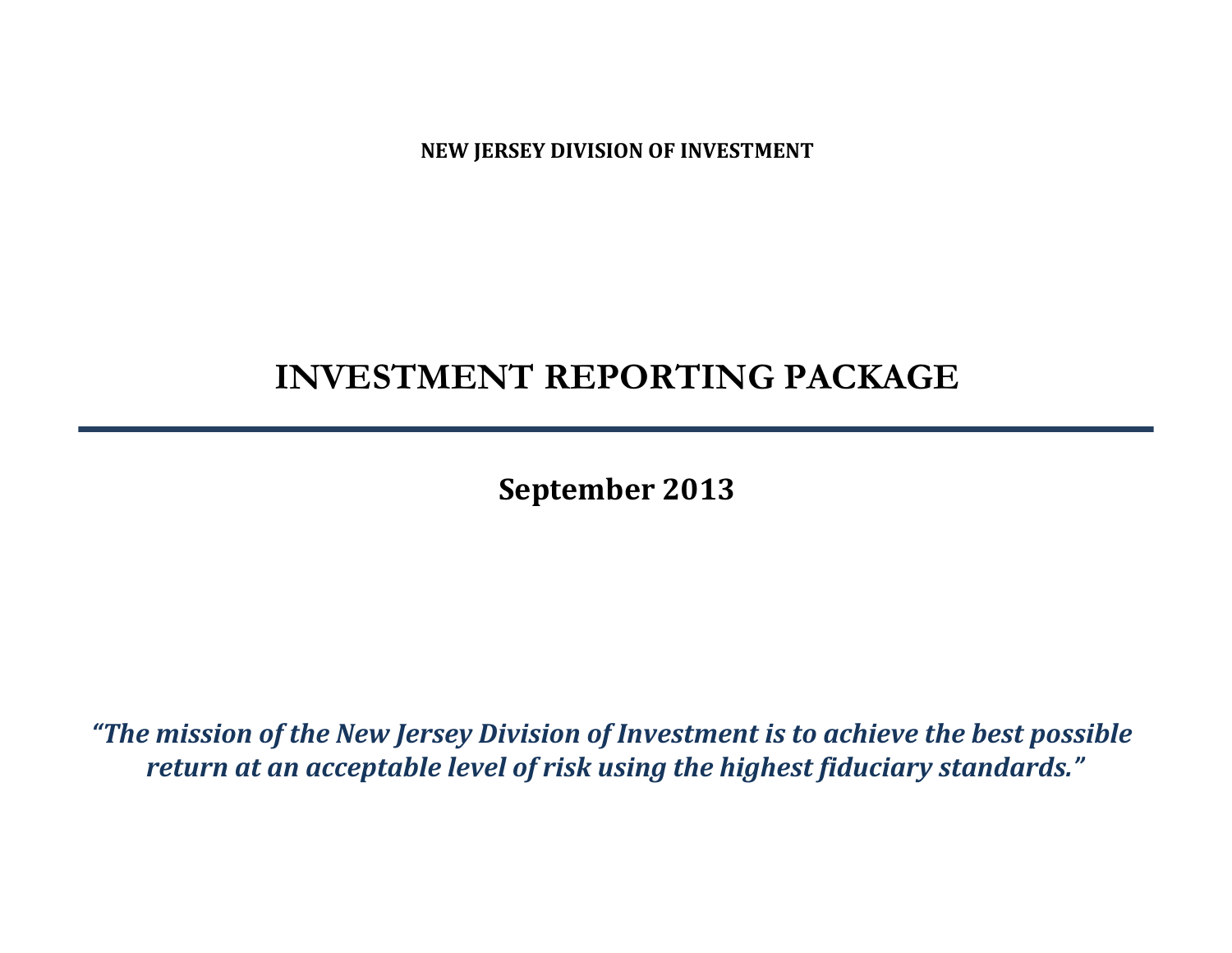# **New Jersey Division of Investment Actual Allocation vs FY 2014 Investment Plan Target<sup>1</sup> 9/30/13**

|                                          | <b>Actual</b>       |                 |          |                                         |
|------------------------------------------|---------------------|-----------------|----------|-----------------------------------------|
|                                          | <b>Allocation %</b> | <b>Target %</b> |          | Difference% Allocation\$ <sup>(2)</sup> |
| Absolute Return/Risk Mitigation          | 2.72%               | 3.50%           | $-0.78%$ | 2,051.20                                |
| <b>Risk Mitigation</b>                   | 2.72%               | 3.50%           | $-0.78%$ | 2,051.20                                |
| Cash Equivalents <sup>(3)</sup>          | 3.76%               | 1.00%           | 2.76%    | 2,827.38                                |
| <b>TIPS</b>                              | 2.40%               | 2.50%           | $-0.10%$ | 1,804.20                                |
| <b>US Treasuries</b>                     | 1.01%               | 1.00%           | 0.01%    | 761.91                                  |
| <b>Total Liquidity</b>                   | 7.16%               | 4.50%           | 2.66%    | 5,393.49                                |
| <b>Investment Grade Credit</b>           | 12.44%              | 12.10%          | 0.34%    | 9,367.03                                |
| High Yield Fixed Income                  | 5.00%               | 5.50%           | $-0.50%$ | 3,765.55                                |
| Credit Oriented Hedge Funds              | 2.89%               | 3.50%           | $-0.61%$ | 2,175.30                                |
| Debt Related Private Equity              | 1.10%               | 2.00%           | $-0.90%$ | 825.48                                  |
| <b>Real Estate-Debt</b>                  | 1.11%               | 2.00%           | $-0.89%$ | 837.24                                  |
| Police and Fire Mortgage Program         | 1.09%               | 1.20%           | $-0.11%$ | 823.27                                  |
| <b>Total Income</b>                      | 23.63%              | 26.30%          | $-2.67%$ | 17,793.87                               |
| <b>Commodities and Other Real Assets</b> | 2.54%               | 2.50%           | 0.04%    | 1,909.53                                |
| <b>Real Estate</b>                       | 3.72%               | 3.50%           | 0.22%    | 2,797.38                                |
| <b>Total Real Return</b>                 | 6.25%               | 6.00%           | 0.25%    | 4,706.91                                |
| <b>US Equity</b>                         | 27.69%              | 26.50%          | 1.19%    | 20,851.50                               |
| Non-US Developed Markets Equity          | 13.62%              | 12.70%          | 0.92%    | 10,251.48                               |
| <b>Emerging Markets Equity</b>           | 7.42%               | 8.00%           | $-0.58%$ | 5,587.01                                |
| <b>Equity Oriented Hedge Funds</b>       | 4.12%               | 4.00%           | 0.12%    | 3,103.11                                |
| <b>Buyouts/Venture Capital</b>           | 6.69%               | 8.50%           | $-1.81%$ | 5,035.77                                |
| <b>Total Global Growth</b>               | 59.54%              | 59.70%          | $-0.16%$ | 44,828.87                               |
| <b>Other Cash and Receivables</b>        | 0.69%               | 0.00%           | 0.69%    | 515.94                                  |
| <b>Total Pension Fund</b>                | 100.00%             | 100.00%         | 0.00%    | 75,290.28                               |

 **1 Figures are unaudited and are subject to change.**

 **2 Reflects the most recent market values available.**

 **3 The cash aggregate comprises the four common fund cash accounts, in addition to the seven plan cash accounts.**

 **Totals may not equal sum of components due to rounding**



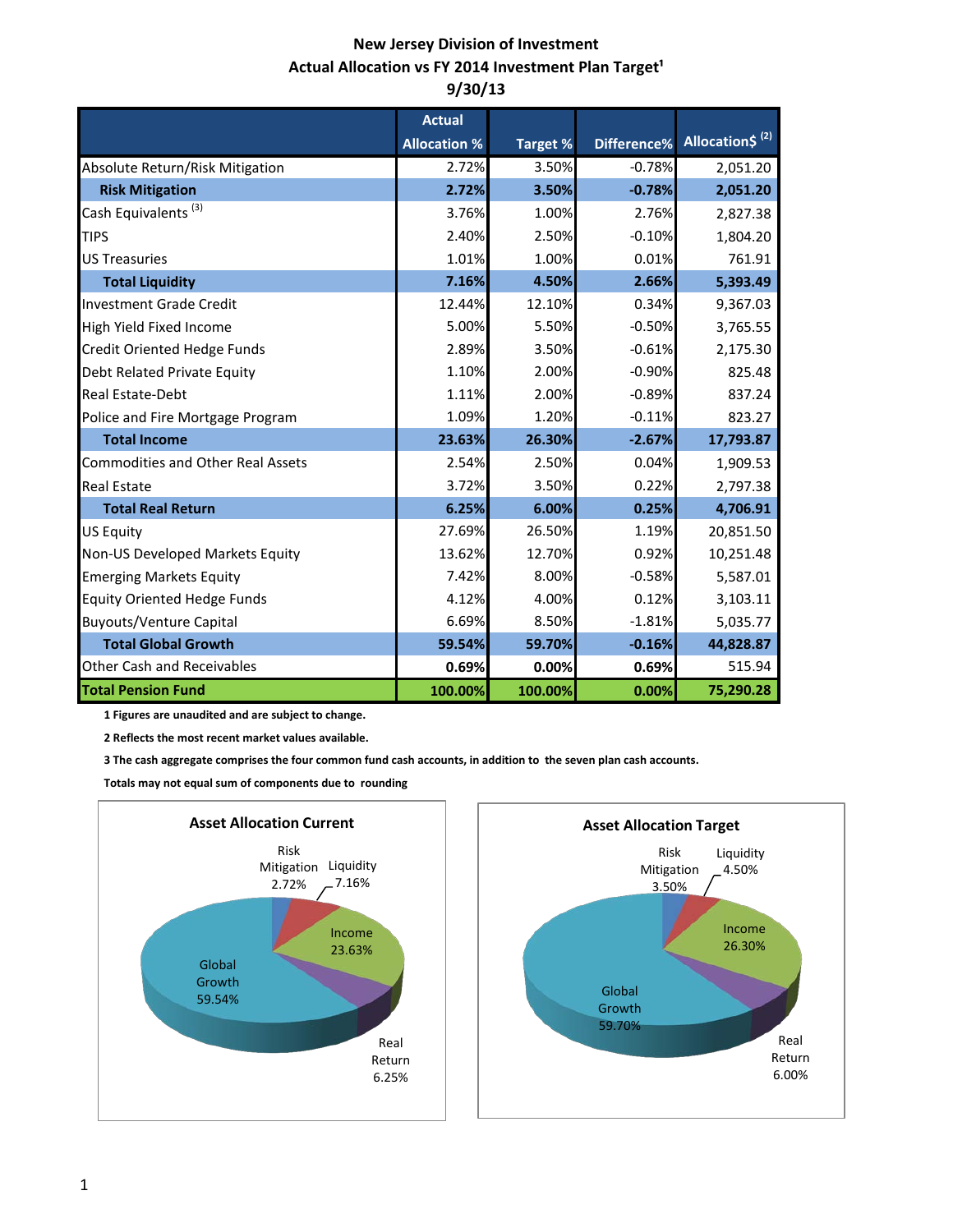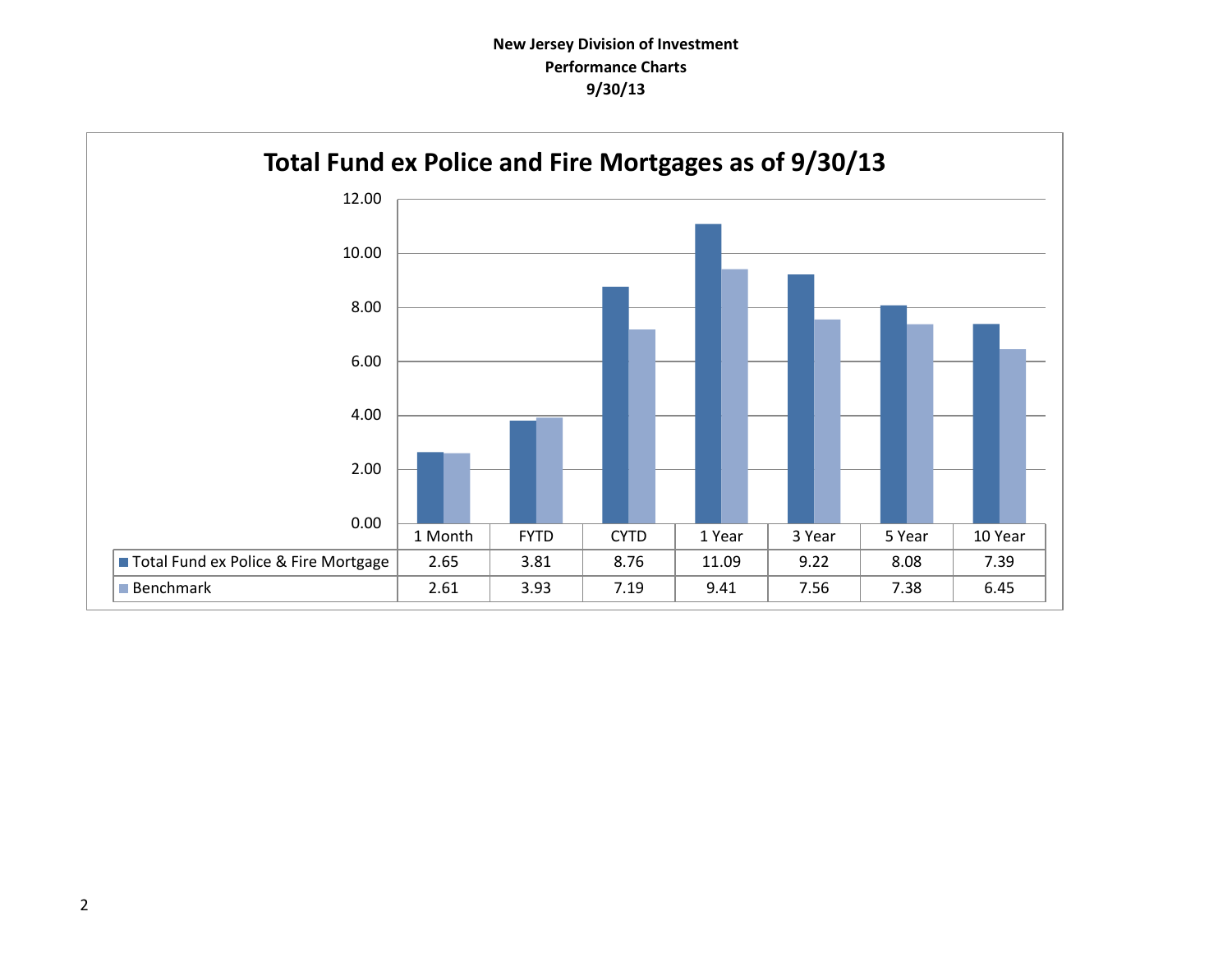# **New Jersey Division of Investment Performance Charts 9/30/13**



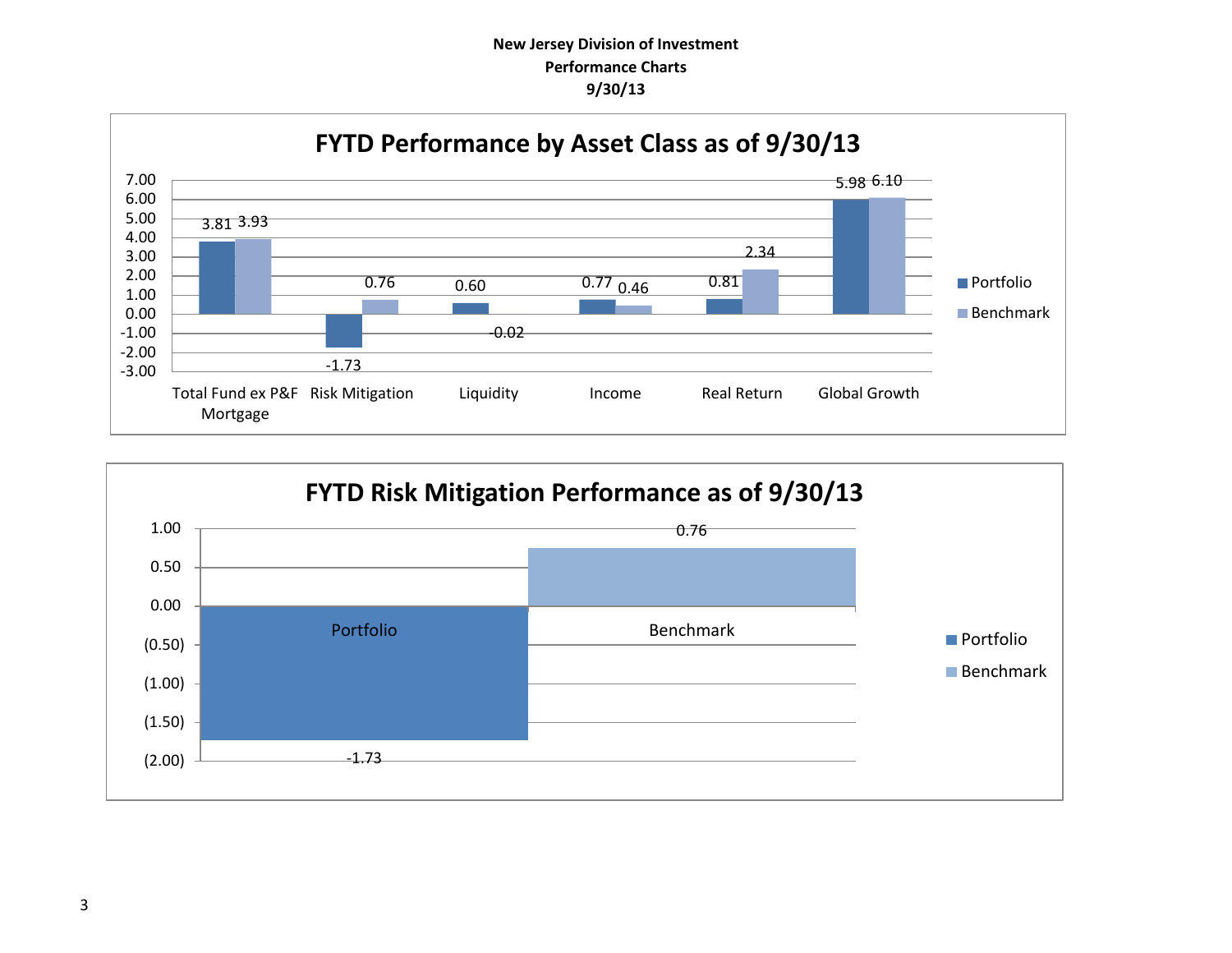# **New Jersey Division of Investment Performance Charts 9/30/13**





\*Reported on a 1 month lag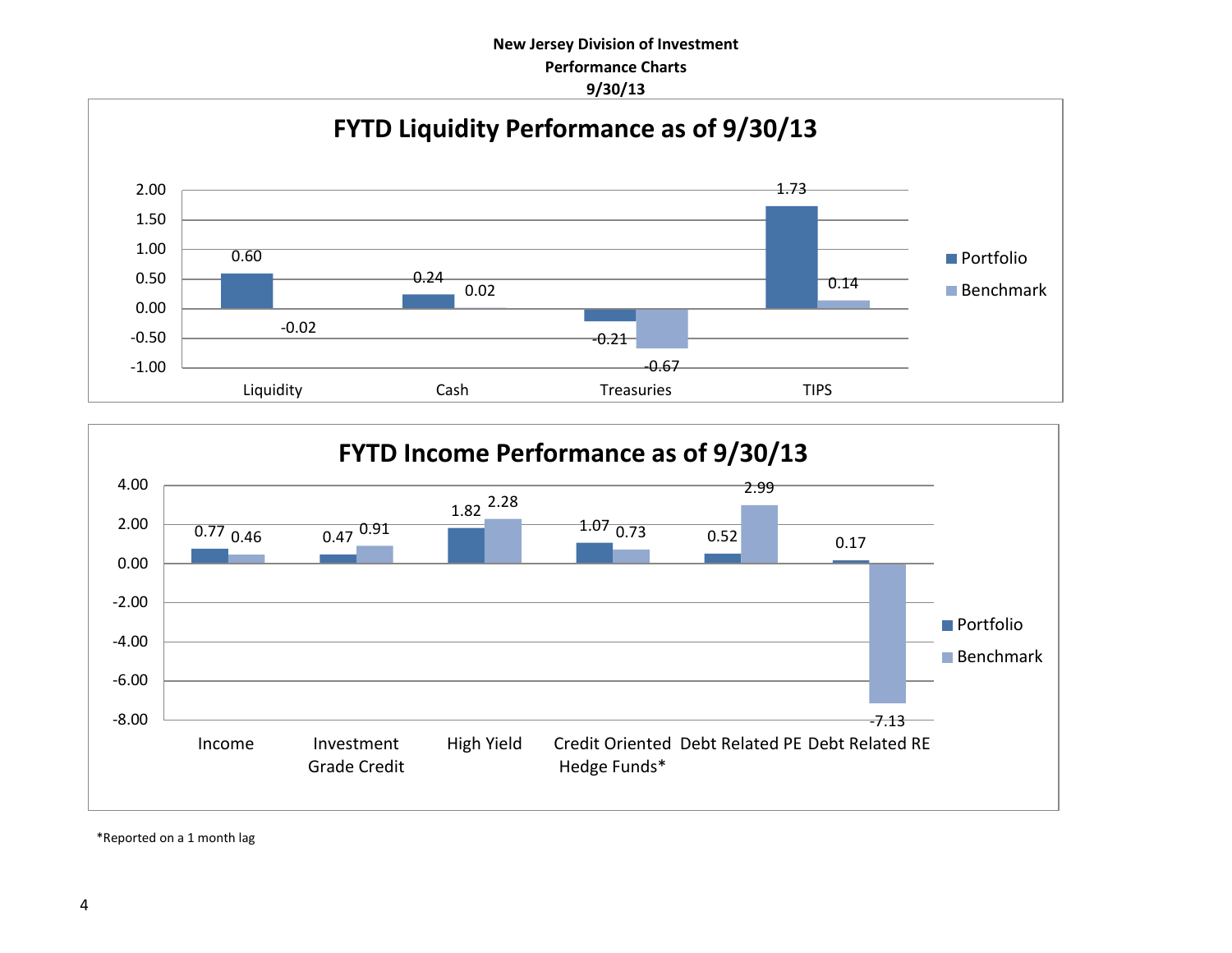# **New Jersey Division of Investment Performance Charts 9/30/13**





\*Reported on a 1 month lag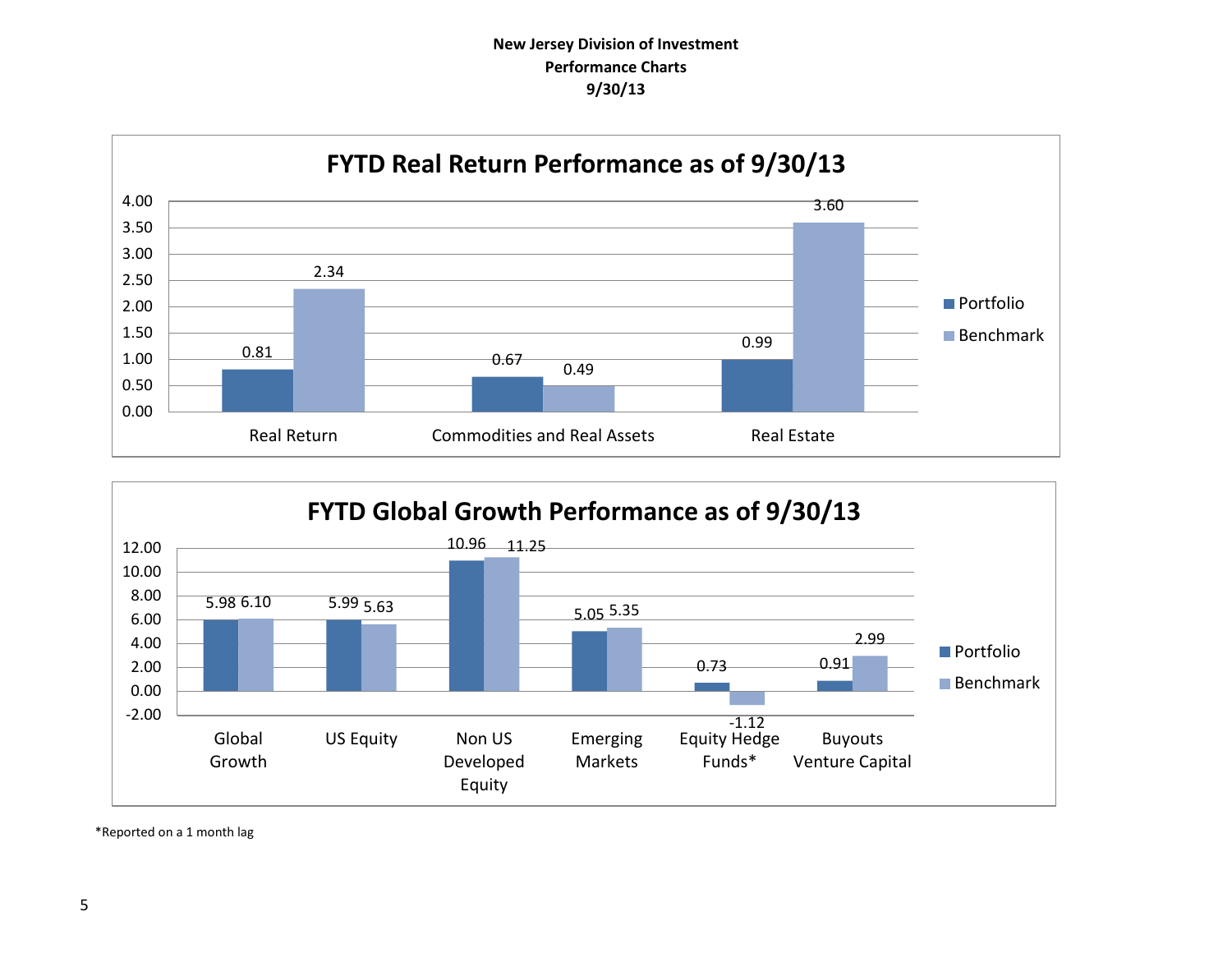#### **New Jersey Division of Investment Pension Fund Performance<sup>1</sup> Versus Benchmark 9/30/13**

|                                                                                     | 1 month | <b>FYTD</b> | <b>CYTD</b> | 1 Year  | 3 Years | 5 Years | 10 Years |
|-------------------------------------------------------------------------------------|---------|-------------|-------------|---------|---------|---------|----------|
| Common Fund A (Domestic Equity) with Cash, Hedges, Miscellaneous                    | 3.34    | 5.84        | 20.27       | 20.38   | 16.51   | 11.22   | 8.86     |
| S&P 1500 Composite                                                                  | 3.42    | 5.63        | 20.39       | 20.43   | 16.53   | 10.35   | 7.97     |
| Equity Only (Ex Cash)                                                               | 3.43    | 5.99        | 20.62       | 20.86   | 16.87   | 11.52   | 8.98     |
| <b>Equity Only-Diversified Fund</b>                                                 | 3.46    | 5.39        | 19.89       | 19.84   | 16.41   |         |          |
| <b>Equity Only-Concentrated Fund</b>                                                | 3.39    | 6.88        | 21.91       | 22.68   | 17.90   |         |          |
| Common Fund B (Domestic Fixed Income) with Cash, Hedges, Miscellaneous <sup>2</sup> | 0.93    | 0.76        | (1.91)      | (0.63)  | 6.13    | 10.20   | 6.69     |
| <b>Common B Blended Benchmark</b>                                                   | 1.03    | 1.11        | (3.11)      | (1.65)  | 5.02    | 9.27    | 6.43     |
| <b>Investment Grade</b>                                                             | 1.04    | 0.61        | (4.30)      | (3.57)  | 5.22    | 9.37    | 6.29     |
| <b>Investment Grade Blended Benchmark</b>                                           | 1.05    | 0.69        | (5.40)      | (4.53)  | 6.25    | 10.03   | 6.80     |
| High Yield                                                                          | 0.89    | 1.82        | 7.46        | 12.14   | 12.04   | 16.64   |          |
| <b>Barclays High Yield Index</b>                                                    | 0.99    | 2.28        | 3.73        | 7.14    | 9.19    | 13.53   |          |
| Common Fund D (International Equity) with Cash, Hedges, Miscellaneous               | 6.92    | 8.68        | 7.58        | 14.23   | 3.75    | 4.12    | 7.15     |
| <b>MSCI All World Country Index (ex US)</b>                                         | 6.95    | 10.09       | 10.04       | 16.48   | 5.95    | 6.26    | 8.77     |
| <b>Custom International Equity Markets Index</b>                                    | 6.88    | 8.94        | 7.79        | 14.35   |         |         |          |
| Developed Markets Equity                                                            | 7.09    | 10.96       | 15.43       | 22.43   |         |         |          |
| Custom International Equity Developed Markets Index                                 | 7.18    | 11.25       | 15.10       | 21.98   |         |         |          |
| <b>Emerging Markets Equity</b>                                                      | 6.91    | 5.05        | (5.42)      | 1.02    |         |         |          |
| Custom International Equity Emerging Markets Index                                  | 6.42    | 5.35        | (4.17)      | 1.87    |         |         |          |
| Common Fund E (Alternative Investments) with Cash, Hedges, Miscellaneous            | 0.08    | 0.64        | 8.41        | 10.42   | 9.77    | 3.71    |          |
| Hedge Funds <sup>1</sup>                                                            | (0.01)  | 0.58        | 8.85        | 10.86   | 6.67    | 4.21    |          |
| HFRI Fund of Funds Composite (one month lag)                                        | (0.72)  | (1.11)      | 4.90        | 5.95    | 2.79    | 0.29    |          |
| Private Equity <sup>1</sup>                                                         | 0.45    | 0.80        | 11.48       | 15.54   | 13.78   | 8.02    |          |
| Cambridge Associates (Data only available quarterly) <sup>2</sup>                   | 2.99    | 2.99        | 11.35       | 16.28   | 15.62   | 7.86    |          |
| Real Estate <sup>1</sup>                                                            | (0.11)  | 0.64        | 11.68       | 13.55   | 13.17   | (2.51)  |          |
| Real Estate Index (Data only available quarterly) <sup>2</sup>                      | 3.60    | 3.60        | 9.31        | 12.09   | 13.04   | 3.55    |          |
| Real Assets/Commodities <sup>1</sup>                                                | (0.41)  | 0.68        | (5.12)      | (7.57)  | 1.47    | (3.41)  |          |
| <b>DJUBS TR Index</b>                                                               | (2.55)  | 2.13        | (8.56)      | (14.35) | (3.16)  | (5.29)  |          |
| Police & Fire Mortgage Program                                                      | 0.33    | 0.10        | (0.63)      | 0.48    | 3.23    |         |          |
| Plan Cash <sup>3</sup>                                                              | 0.01    | 0.03        | 0.10        | 0.16    | 0.21    | 0.42    | 1.83     |
| <b>US Treasury Bills (3 month)</b>                                                  | 0.00    | 0.01        | 0.04        | 0.07    | 0.08    | 0.15    | 1.61     |
| <b>Total Pension Fund</b>                                                           | 2.63    | 3.77        | 8.65        | 10.95   | 9.13    |         |          |
| <b>Total Pension Fund ex Police and Fire Mortgages</b>                              | 2.65    | 3.81        | 8.76        | 11.09   | 9.22    | 8.08    | 7.39     |
| <b>Total Fund Benchmark</b>                                                         | 2.61    | 3.93        | 7.19        | 9.41    | 7.56    | 7.38    | 6.45     |

**1 Performance based on most recent values available** 

**2 Cambridge Associates & NCREIF (NPI) Benchmarks are only reported on a quarterly basis, non quarter-end months are reported as 0%**

**3 The cash aggregate comprises the seven plan cash accounts**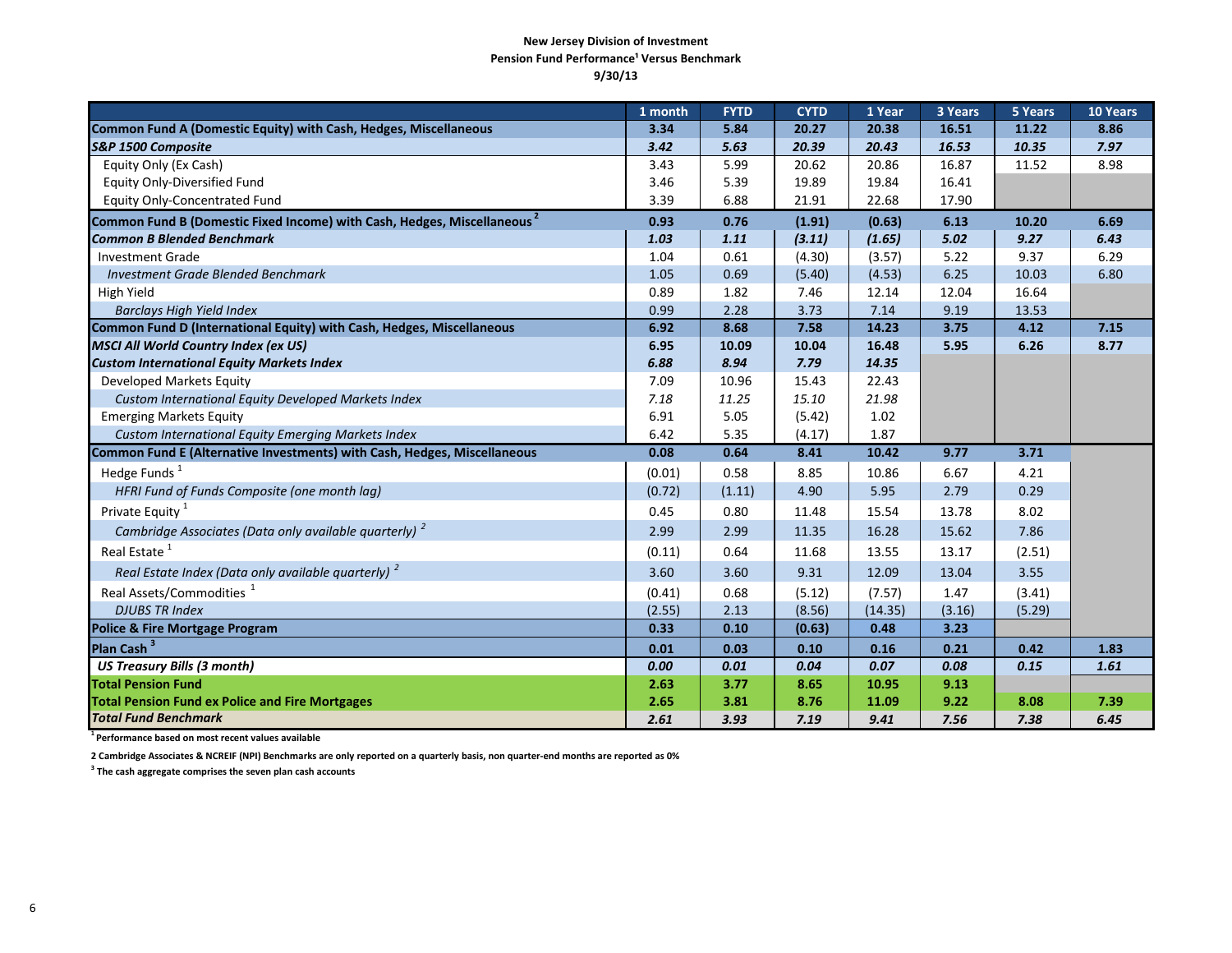# **New Jersey Division of Investment Domestic Equity (Common Pension A) 9/30/13**

## **Top Holdings**

|                                | % of             |
|--------------------------------|------------------|
| Company                        | <b>Portfolio</b> |
| <b>APPLE INC</b>               | 3.09             |
| <b>EXXON MOBIL CORP</b>        | 2.33             |
| <b>MICROSOFT CORP</b>          | 1.81             |
| <b>WELLS FARGO + CO</b>        | 1.77             |
| <b>GOOGLE INC</b>              | 1.54             |
| $MERCK + CO. INC.$             | 1.45             |
| <b>JPMORGAN CHASE &amp; CO</b> | 1.38             |
| <b>JOHNSON + JOHNSON</b>       | 1.35             |
| <b>PFIZER INC</b>              | 1.34             |
| <b>PROCTER &amp; GAMBLE</b>    | 1.24             |

**Portfolio Sector Weightings**

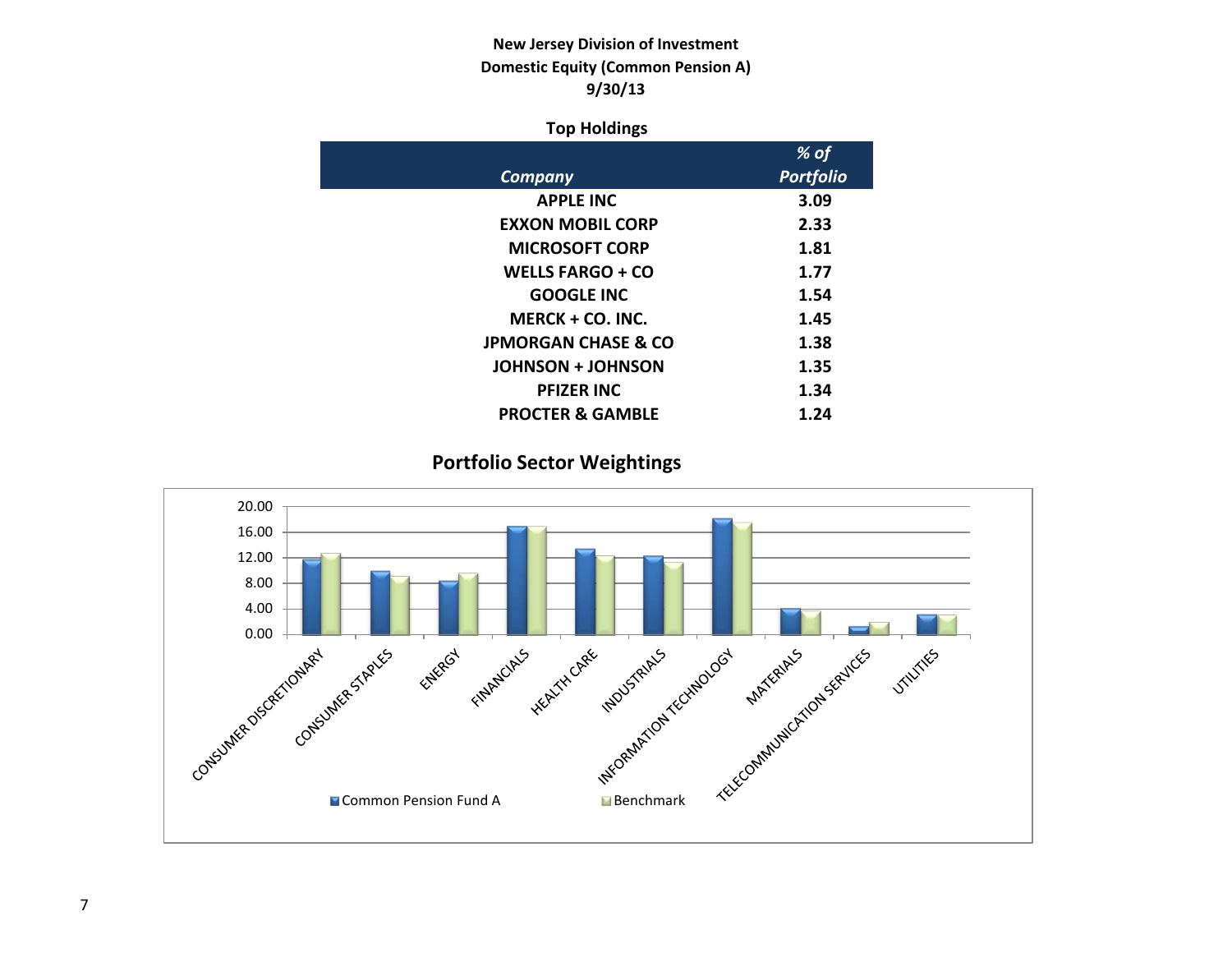## **New Jersey Division of Investment Investment Grade Portfolio (Common Pension B) 9/30/13**

|                               | <b>Portfolio</b> | Benchmark <sup>(1)</sup> Difference |          |              | Issuer Name <sup>(2)</sup>   | <b>Market Valu</b> |
|-------------------------------|------------------|-------------------------------------|----------|--------------|------------------------------|--------------------|
| Moody's Quality Rating        | $AA-2$           | $AA-3$                              | N/A      | ltii         | <b>IUST TIPS</b>             | 12.84%             |
| Coupon (%)                    | 4.60             | 5.54                                | $-0.94$  |              | <b>UST NOMINAL</b>           | 5.71%              |
| Current Yield                 | 3.89             | 4.94                                | $-1.05$  | <b>IMP</b>   | <b>PROV OF MANITOBA</b>      | 2.34%              |
| Duration                      | 7.32             | $*6.64$                             | 0.68     | <b>AID</b>   | <b>AID TO ISRAEL</b>         | 2.30%              |
| <b>Option Adjusted Spread</b> | 108.46           | 127.85                              | $-19.39$ | <b>BRCOL</b> | <b>PROV OF BRIT COLOMBIA</b> | 1.99%              |
| Convexity                     | 0.34             | 1.42                                | $-1.08$  |              | IAT & T                      | 1.98%              |
| Maturity (yrs)                | 9.63             | $*8.77$                             | 0.86     | <b>ONT</b>   | <b>PROV OF ONTARIO</b>       | 1.91%              |

 $*$ This is an approximate benchmark

| <b>Maturities</b> | <b>Portfolio</b> | Benchmark <sup>(1)</sup> |
|-------------------|------------------|--------------------------|
| $0-5yr$           | 24.68            | 0.36                     |
| $5-10$ yr         | 46.23            | 1.16                     |
| $10-15$ yr        | 7.28             | 10.37                    |
| 15-20yr           | 14.05            | 14.20                    |
| $20-25$ yr        | 5.60             | 23.31                    |
| 25-30yr           | 1.33             | 48.14                    |
| $>30$ yr          | 0.83             | 2.46                     |
| Unclassified      | 0.00             | 0.00                     |

(1) Barclay's Gov/Credit Long

(2) Includes all affiliated entities

(3) Excluding US Treasuries and Tips

|                          | <b>Portfolio</b> | Benchmark <sup>(1)</sup> Difference |          |              | Issuer Name <sup>(2)</sup>   | Market Value [%] |
|--------------------------|------------------|-------------------------------------|----------|--------------|------------------------------|------------------|
| 's Quality Rating        | $AA-2$           | $AA-3$                              | N/A      | lTII         | <b>UST TIPS</b>              | 12.84%           |
| າ (%)                    | 4.60             | 5.54                                | $-0.94$  |              | <b>UST NOMINAL</b>           | 5.71%            |
| t Yield                  | 3.89             | 4.94                                | $-1.05$  | MP.          | <b>PROV OF MANITOBA</b>      | 2.34%            |
| m                        | 7.32             | $*6.64$                             | 0.68     | AID.         | <b>AID TO ISRAEL</b>         | 2.30%            |
| <b>Adjusted Spread</b>   | 108.46           | 127.85                              | $-19.39$ | <b>BRCOL</b> | <b>PROV OF BRIT COLOMBIA</b> | 1.99%            |
| ity                      | 0.34             | 1.42                                | $-1.08$  |              | <b>AT &amp; T</b>            | 1.98%            |
| ty (yrs)                 | 9.63             | $*8.77$                             | 0.86     | <b>ONT</b>   | <b>PROV OF ONTARIO</b>       | 1.91%            |
| an approximate benchmark |                  |                                     |          | <b>DUK</b>   | <b>DUKE ENERGY</b>           | 1.65%            |
|                          |                  |                                     |          | <b>COP</b>   | <b>CONOCO PHILLIPS</b>       | 1.59%            |
| <b>Maturities</b>        | <b>Portfolio</b> | Benchmark <sup>(1)</sup>            |          | <b>INS</b>   | <b>PROV OF NOVA SCOTIA</b>   | 1.49%            |



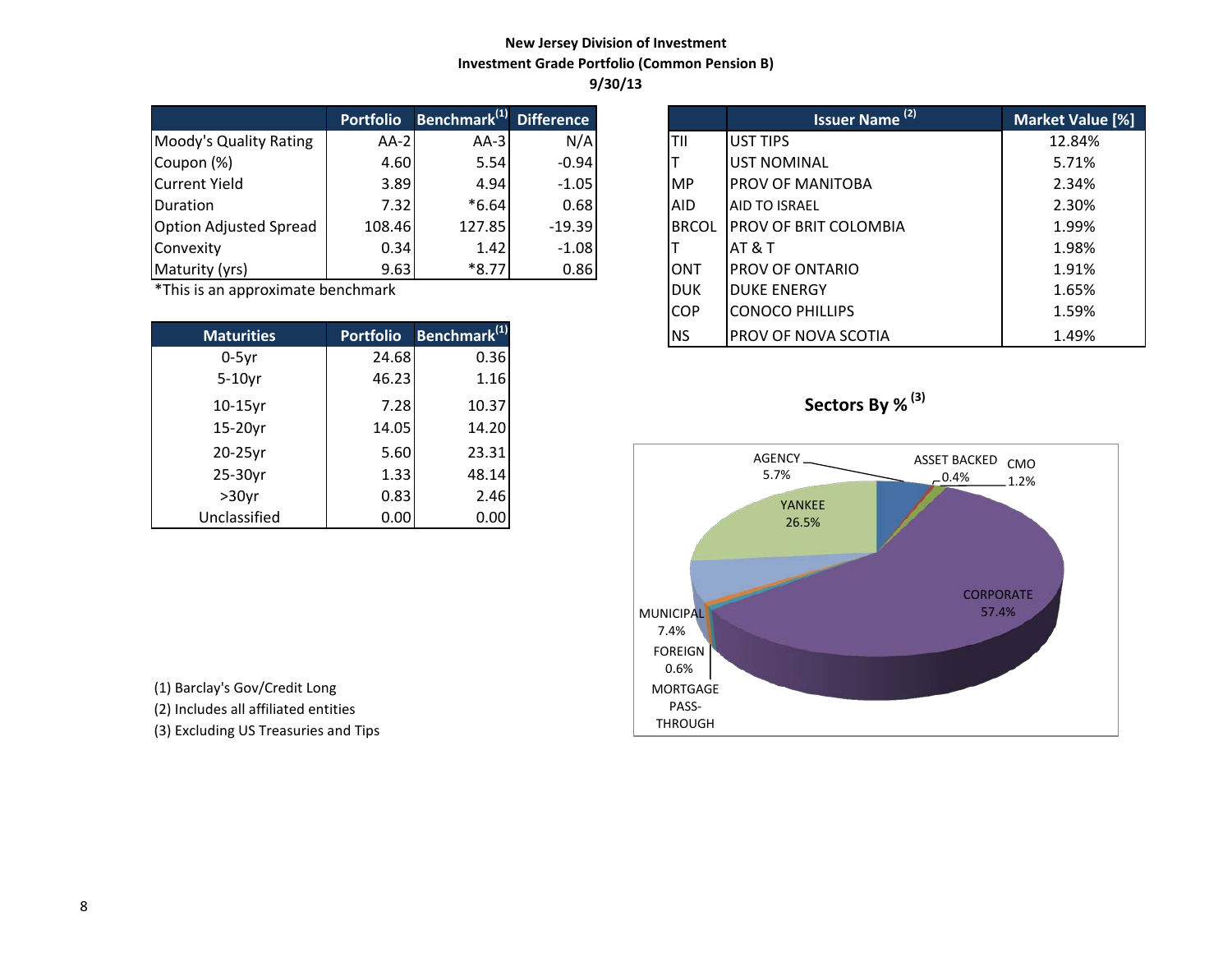# **New Jersey Division of Investment International Equity (Common Pension D) 9/30/13**

## **Top Holdings**

|                                       | % of             |
|---------------------------------------|------------------|
| Company                               | <b>Portfolio</b> |
| <b>ISHARES MSCI EMERGING MARKETS</b>  | 6.56             |
| <b>VANGUARD FTSE EMERGING MARKETS</b> | 6.20             |
| <b>ISHARES MSCI EMERGING MARKETS</b>  | 1.43             |
| ROCHE HOLDING AG GENUSSCHEIN          | 1.14             |
| <b>NESTLE SA REG</b>                  | 1.01             |
| <b>ISHARES MSCI EAFE ETF ISHARES</b>  | 0.90             |
| <b>HSBC HOLDINGS</b>                  | 0.88             |
| <b>TOYOTA MOTOR CORP</b>              | 0.84             |
| LOREAL PRIME DE FIDELITE COMMON       | 0.83             |
| <b>NOVARTIS AG REG</b>                | 0.79             |

**Portfolio Sector Weightings**

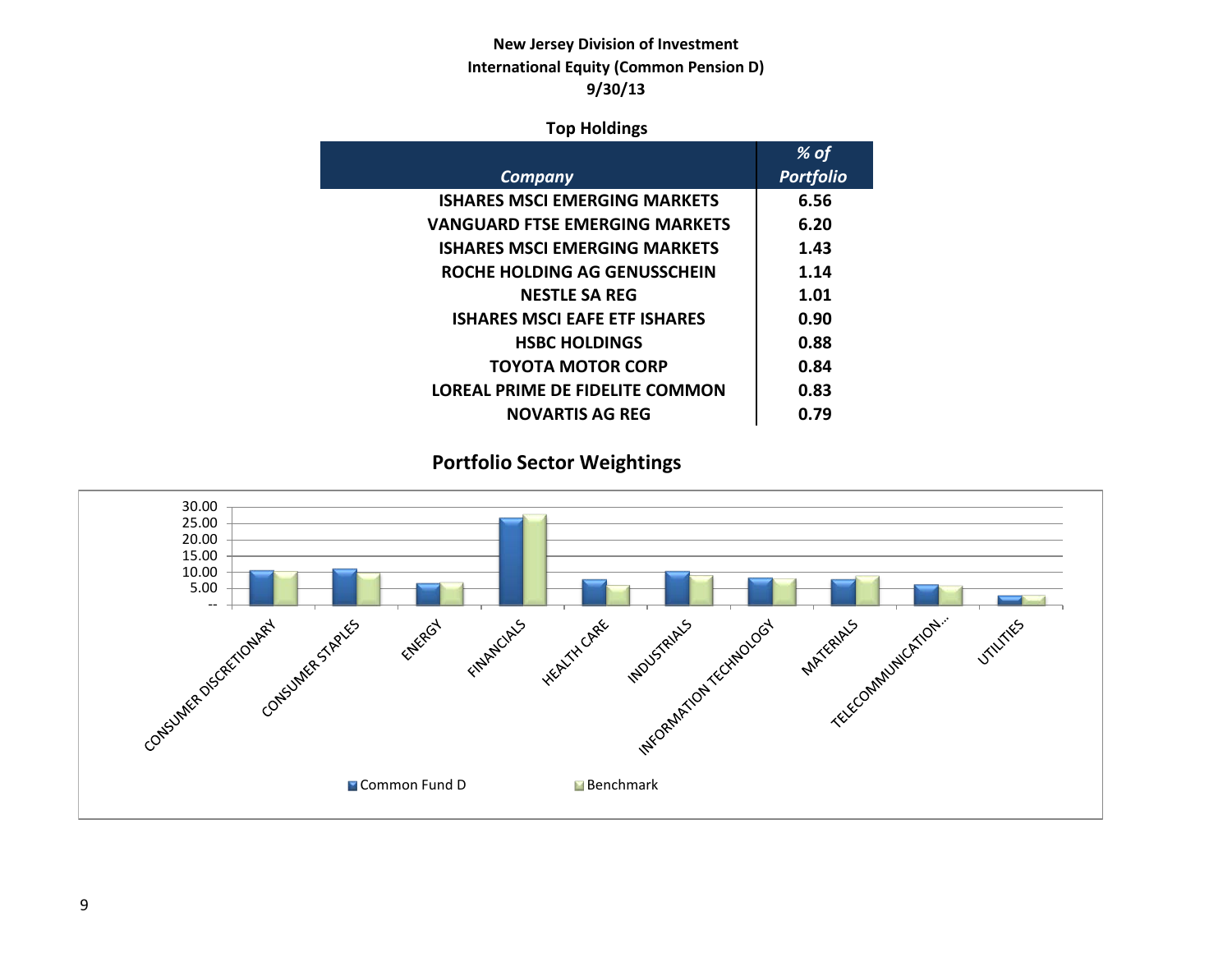#### **New Jersey Division of Investment International Equity (Common Pension D) Exposure by Country 9/30/13**

|                           |               |          | <b>Custom</b>        |          | <b>Net Foreign</b> |                                |                          |                        | <b>Custom</b>        |              | <b>Net Foreign</b> |
|---------------------------|---------------|----------|----------------------|----------|--------------------|--------------------------------|--------------------------|------------------------|----------------------|--------------|--------------------|
|                           |               |          | <b>International</b> |          | <b>Currency</b>    |                                |                          |                        | <b>International</b> |              | <b>Currency</b>    |
|                           | <b>Equity</b> | % Equity | <b>Index</b>         | Hedge    | <b>Exposure</b>    |                                |                          | <b>Equity % Equity</b> | <b>Index</b>         | <b>Hedge</b> | <b>Exposure</b>    |
| <b>Developed Markets:</b> |               |          |                      |          |                    | <b>Emerging Markets:</b>       |                          |                        |                      |              |                    |
| Developed - Euro          |               |          |                      |          |                    | EM - Global                    | 7.3                      | 0.0%                   | 0.0%                 |              | 7.3                |
| Austria                   | 27.3          | 0.2%     | 0.2%                 |          | 27.3               | EM - Europe/Middle East/Africa |                          |                        |                      |              |                    |
| Belgium                   | 109.7         | 0.7%     | 0.7%                 |          | 109.7              | Cyprus                         | $\overline{\phantom{a}}$ | 0.0%                   | 0.0%                 |              | $\blacksquare$     |
| Finland                   | 70.9          | 0.5%     | 0.5%                 |          | 70.9               | <b>Czech Republic</b>          | 31.2                     | 0.2%                   | 0.1%                 |              | 31.2               |
| France                    | 942.9         | 6.0%     | 4.8%                 |          | 942.9              | Egypt                          | 22.9                     | 0.1%                   | 0.1%                 |              | 22.9               |
| Germany                   | 853.8         | 5.5%     | 5.1%                 |          | 853.8              | Hungary                        | 40.8                     | 0.3%                   | 0.1%                 |              | 40.8               |
| Greece                    | 0.1           | 0.0%     | 0.0%                 |          | 0.1                | Morocco                        | 0.8                      | 0.0%                   | 0.0%                 |              | 0.8                |
| Ireland                   | 27.8          | 0.2%     | 0.2%                 |          | 27.8               | Poland                         | 118.0                    | 0.8%                   | 0.7%                 |              | 118.0              |
| Italy                     | 164.0         | 1.0%     | 1.0%                 |          | 164.0              | Russia                         | 431.0                    | 2.8%                   | 1.9%                 |              | 431.0              |
| Netherlands               | 245.1         | 1.6%     | 1.5%                 |          | 245.1              | South Africa                   | 405.9                    | 2.6%                   | 2.7%                 |              | 405.9              |
| Portugal                  | 34.5          | 0.2%     | 0.1%                 |          | 34.5               | Turkey                         | 133.8                    | 0.9%                   | 0.7%                 |              | 133.8              |
| Spain                     | 285.2         | 1.8%     | 1.8%                 |          | 285.2              | <b>United Arab Emirates</b>    | 5.4                      | 0.0%                   | 0.0%                 |              | 5.4                |
| Euro Currency             |               |          |                      | $-201.1$ | (201.1)            | EM - Latam                     |                          |                        |                      |              |                    |
| Developed - Non-Euro      |               |          |                      |          |                    | Argentina                      | 11.9                     | 0.1%                   | 0.0%                 |              | 11.9               |
| Australia                 | 734.0         | 4.7%     | 4.6%                 |          | 734.0              | <b>Brazil</b>                  | 645.5                    | 4.1%                   | 4.7%                 |              | 645.5              |
| Canada                    | 945.6         | 6.1%     | 5.8%                 |          | 945.6              | Chile                          | 60.2                     | 0.4%                   | 0.7%                 |              | 60.2               |
| Denmark                   | 123.1         | 0.8%     | 0.7%                 |          | 123.1              | Colombia                       | 33.4                     | 0.2%                   | 0.5%                 |              | 33.4               |
| Hong Kong                 | 268.8         | 1.7%     | 1.7%                 |          | 268.8              | Mexico                         | 265.3                    | 1.7%                   | 2.1%                 |              | 265.3              |
| Israel                    | 40.8          | 0.3%     | 0.3%                 |          | 40.8               | Panama                         | $\sim$                   | 0.0%                   | 0.0%                 |              |                    |
| Japan                     | 1,978.5       | 12.7%    | 12.3%                | $-294.6$ | 1,683.9            | Peru                           | 33.5                     | 0.2%                   | 0.2%                 |              | 33.5               |
| New Zealand               | 0.3           | 0.0%     | 0.1%                 |          | 0.3                | EM - Asia ex Japan             |                          |                        |                      |              |                    |
| Norway                    | 76.5          | 0.5%     | 0.4%                 |          | 76.5               | China                          | 1,002.9                  | 6.4%                   | 7.7%                 |              | 1,002.9            |
| Singapore                 | 146.4         | 0.9%     | 0.9%                 |          | 146.4              | India                          | 281.0                    | 1.8%                   | 2.3%                 |              | 281.0              |
| Sweden                    | 289.8         | 1.9%     | 1.7%                 |          | 289.8              | Indonesia                      | 179.7                    | 1.2%                   | 0.9%                 |              | 179.7              |
| Switzerland               | 946.1         | 6.1%     | 5.2%                 |          | 946.1              | Korea                          | 751.1                    | 4.8%                   | 6.3%                 |              | 751.1              |
| United Kingdom            | 1,889.6       | 12.1%    | 11.6%                |          | 1,889.6            | Malaysia                       | 180.7                    | 1.2%                   | 1.5%                 |              | 180.7              |
|                           |               |          |                      |          |                    | Mongolia                       | $\sim$                   | 0.0%                   | 0.0%                 |              |                    |
|                           |               |          |                      |          |                    | Pakistan                       | 9.9                      | 0.1%                   | 0.0%                 |              | 9.9                |
|                           |               |          |                      |          |                    | Philippines                    | 110.3                    | 0.7%                   | 0.4%                 |              | 110.3              |
|                           |               |          |                      |          |                    | Taiwan                         | 496.9                    | 3.2%                   | 4.6%                 |              | 496.9              |

Thailand 161.8 1.0% 1.0% 1.0% 161.8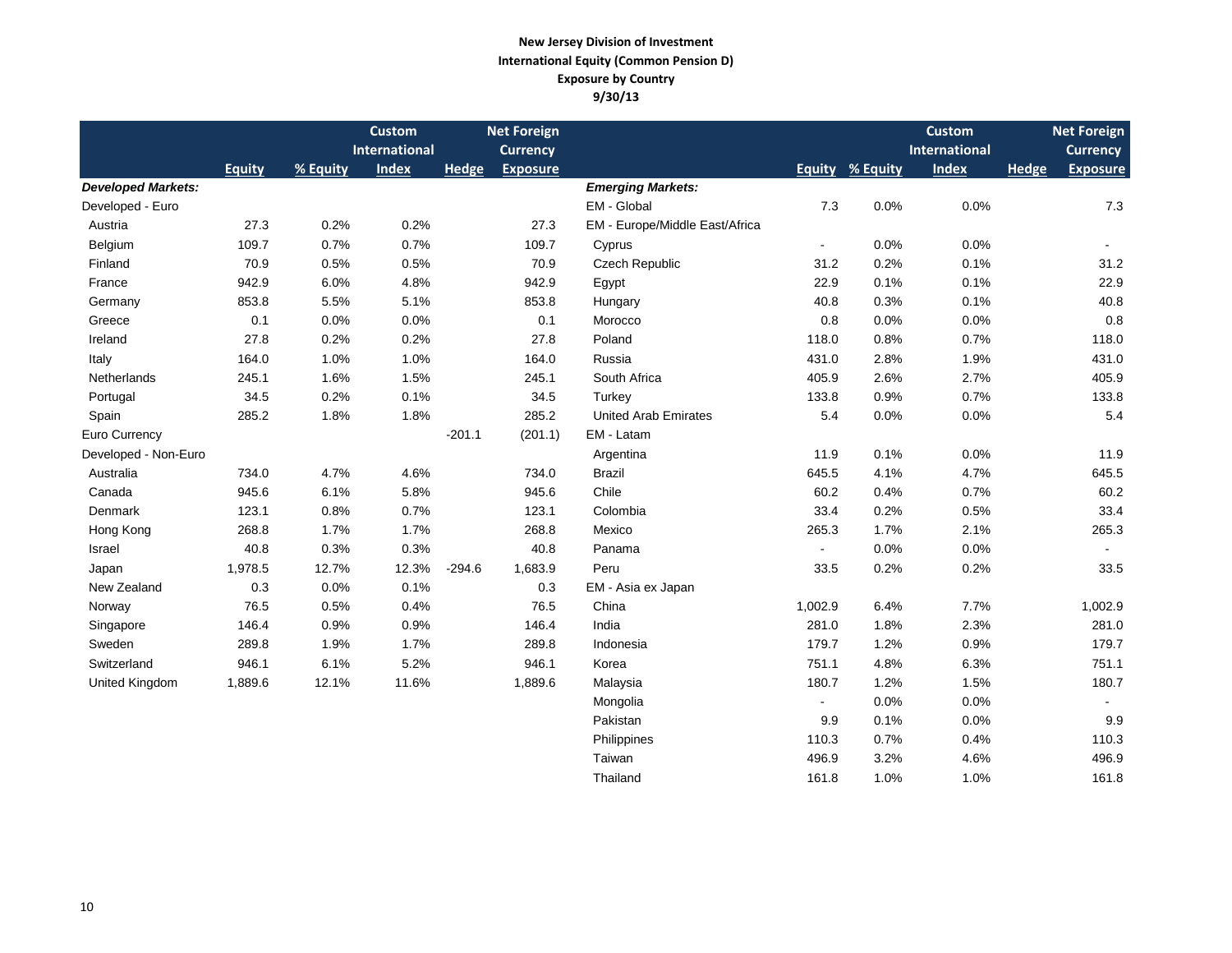# **New Jersey Division of Investment Cash Management Fund 9/30/13**

|                            | <b>PARTICIPATION</b> |                   |
|----------------------------|----------------------|-------------------|
|                            | <b>VALUE</b>         | <b>PERCENTAGE</b> |
| <b>STATE</b>               | \$7,549              | 66.36%            |
| NON-STATE                  | \$3,826              | 33.64%            |
| TOTAL*                     | \$11,375             | 100.00%           |
| Dollar amounts in millions |                      |                   |

#### **PORTFOLIO ANNUALIZED INTEREST RATES**

|           | STATE | NON-STATE AVG.DAYS |     |
|-----------|-------|--------------------|-----|
| 9/30/2013 | 0.11% | 0.05%              | 154 |



 *\*Total is at market.*

**\*\*Total is at par.**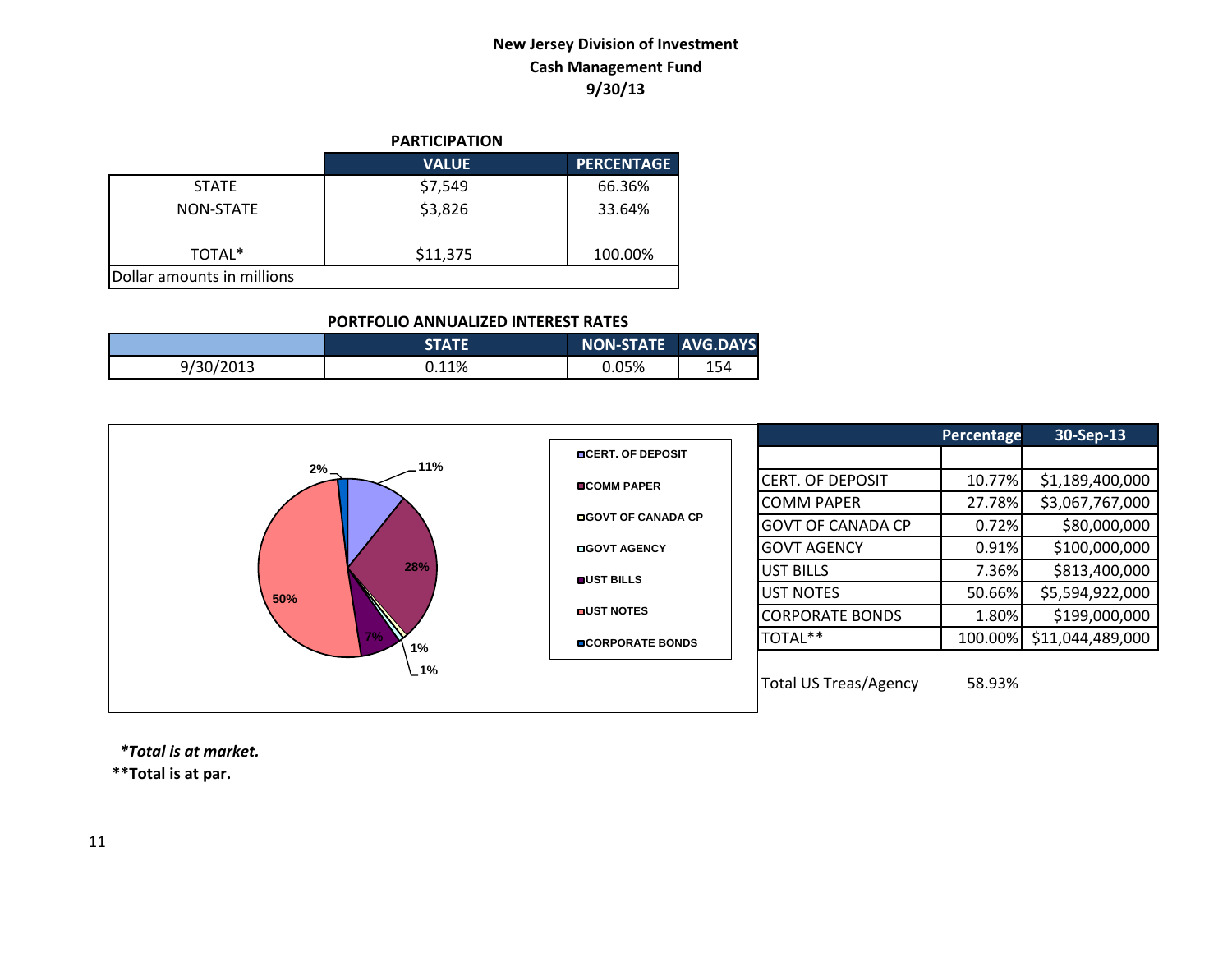## **New Jersey Division of Investment Common Pension Fund B High Grade Total Purchases for Fixed Income Required to be Reported by State Investment Council 8/31/2013 through 9/30/2013**

**CUSIP NUMBER Security Name Shares/Par Value Base Net Amount** 92343VBR4 VERIZON COMMUNICATIONS 20,000,000.000 19,935,200.00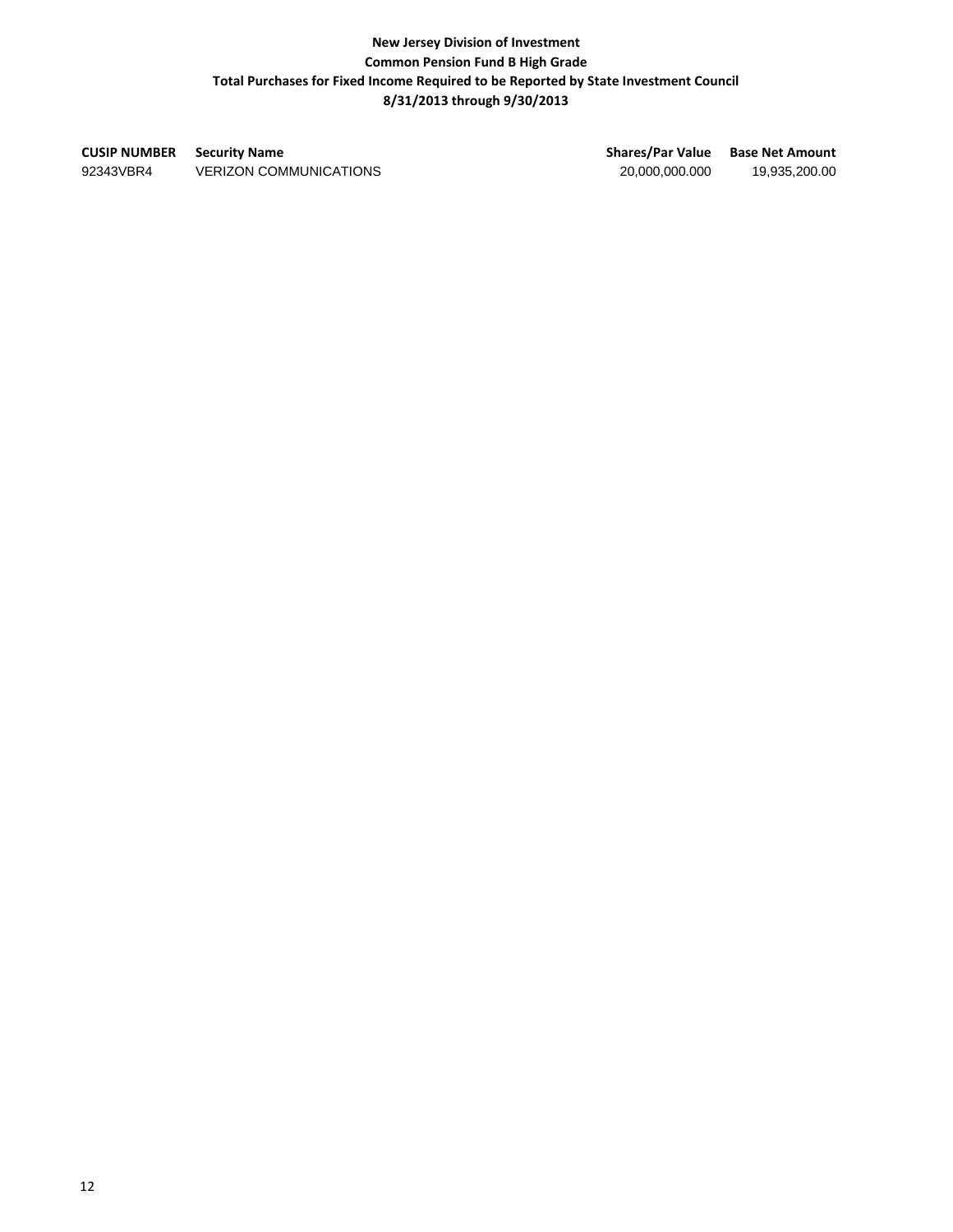| <b>CUSIP NUMBER</b> | <b>Security Name</b>            | <b>Shares/Par Value</b> | <b>Base Net Amount</b> |
|---------------------|---------------------------------|-------------------------|------------------------|
| 00101JAF3           | <b>ADT CORP</b>                 | 1,750,000.00            | 1,521,055.56           |
| 001546AL4           | AK STEEL CORP                   | 475,000.00              | 441,030.90             |
| 00213MAB0           | APX GROUP INC                   | 450,000.00              | 460,870.31             |
| 00213MAD6           | APX GROUP INC                   | 975,000.00              | 1,008,888.02           |
| 00507VAE9           | <b>ACTIVISION BLIZZARD</b>      | 125,000.00              | 127,144.10             |
| 00828DAN1           | AFFINION GROUP INC              | 225,000.00              | 188,796.09             |
| 008911AX7           | AIR CANADA                      | 475,000.00              | 484,690.63             |
| 01449JAL9           | <b>ALERE INC</b>                | 3,600,000.00            | 3,706,893.10           |
| 018804AQ7           | ALLIANT TECHSYSTEMS INC         | 350,000.00              | 350,000.00             |
| 02005N308           | ALLY FINANCIAL INC              | 21,847.00               | 592,053.70             |
| 02079DAB9           | ALPHABET HOLDING CO INC         | 1,900,000.00            | 2,029,213.20           |
| 02376CAH8           | AMERICAN AIRLS INC              | 1,000,000.00            | 1,006,250.00           |
| 02503YAG8           | AMERICAN CAPITAL LTD            | 1,350,000.00            | 1,390,395.49           |
| 025676AL1           | AMERICAN EQUITY INVESTME        | 1,200,000.00            | 1,270,700.00           |
| 03674PAJ2           | <b>ANTERO RESOURCES FINANCE</b> | 25,000.00               | 27,058.33              |
| 03674PAK9           | ANTERO RESOURCES FINANCE        | 1,481,000.00            | 1,481,000.00           |
| 037193AA7           | ANTON OILFIELD SERV GRP/        | 2,000,000.00            | 2,000,000.00           |
| 039380AJ9           | ARCH COAL INC                   | 225,000.00              | 223,826.50             |
| 03969AAB6           | ARDAGH PKG FIN/MP HD USA        | 1,000,000.00            | 1,023,927.08           |
| 04226QAD4           | ARMORED AUTOGROUP INC           | 475,000.00              | 451,111.46             |
| 04338GAE9           | ARYSTA LIFESCIENCE SPC LLC      | 3,000,000.00            | 3,007,500.00           |
| 04939MAM1           | ATLAS PIPELINE LP/FIN CO        | 75,000.00               | 77,272.49              |
| 05070GAE8           | AUDATEX NORTH AMERICA IN        | 1,100,000.00            | 1,141,800.00           |
| 05070GAG3           | AUDATEX NORTH AMERICA IN        | 625,000.00              | 632,000.00             |
| 053499AJ8           | AVAYA INC                       | 850,000.00              | 770,198.96             |
| 05351LAA5           | <b>AVANTI COMMUNICATIONS</b>    | 125,000.00              | 131,371.53             |
| 053810AD9           | AVIV HLTH PROP/AVIV HLTH        | 275,000.00              | 275,000.00             |
| 05578MAA0           | <b>BMC SOFTWARE FINANCE INC</b> | 375,000.00              | 403,255.21             |
| 058498AR7           | <b>BALL CORP</b>                | 1,115,000.00            | 1,129,432.64           |
| 060505ED2           | <b>BANK OF AMERICA CORP</b>     | 275,000.00              | 250,191.94             |
| 090613AJ9           | <b>BIOMET INC</b>               | 500,000.00              | 542,493.06             |
| 091935AB2           | <b>BLACKBOARD INC</b>           | 3,200,000.00            | 3,240,000.00           |
| 10553MAD3           | OI SA                           | 350,000.00              | 324,521.53             |
| 1248EPAX1           | CCO HLDGS LLC/CAP CORP          | 550,000.00              | 579,633.16             |
| 1248EPBC6           | CCO HLDGS LLC/CAP CORP          | 2,100,000.00            | 2,049,191.67           |
| 12612DAG1           | CNG HOLDINGS INC                | 175,000.00              | 172,666.67             |
| 12623EAG6           | CNH CAPITAL LLC                 | 2,425,000.00            | 2,425,000.00           |
| 12626CAA0           | CPG MERGER SUB LLC              | 250,000.00              | 257,138.89             |
| 12768RAD9           | <b>CAESARS ENTERTAINMENT OP</b> | 500,000.00              | 465,527.78             |
| 12958RAC1           | <b>CALFRAC HOLDINGS LP</b>      | 250,000.00              | 255,677.08             |
| 131347CA2           | <b>CALPINE CORP</b>             | 1,575,000.00            | 1,593,721.00           |
| 131347CC8           | <b>CALPINE CORP</b>             | 4,060,000.00            | 4,074,843.21           |
| 147446AR9           | CASE NEW HOLLAND INC            | 800,000.00              | 976,900.00             |
| 156700AM8           | <b>CENTURYLINK INC</b>          | 725,000.00              | 689,609.44             |
| 15672WAE4           | CEQUEL COM HLDG I/CAP CP        |                         |                        |
|                     | CERIDIAN HCM HOLDING INC        | 1,400,000.00            | 1,386,825.70           |
| 15677JAB4           |                                 | 1,225,000.00            | 1,242,292.30           |
| 165167CK1           | <b>CHESAPEAKE ENERGY CORP</b>   | 200,000.00              | 212,031.94             |
| 165167CL9           | <b>CHESAPEAKE ENERGY CORP</b>   | 510,000.00              | 548,812.98             |
| 16961UAA4           | CHINOS INTERMED HLDGS A         | 2,475,000.00            | 2,488,125.00           |
| 17037NAC4           | CHOCTAW RESORT DEVEL ENT        | 600,000.00              | 612,320.83             |
| 172441AX5           | <b>CINEMARK USA INC</b>         | 900,000.00              | 899,040.63             |
| 172441AZ0           | <b>CINEMARK USA INC</b>         | 900,000.00              | 880,640.63             |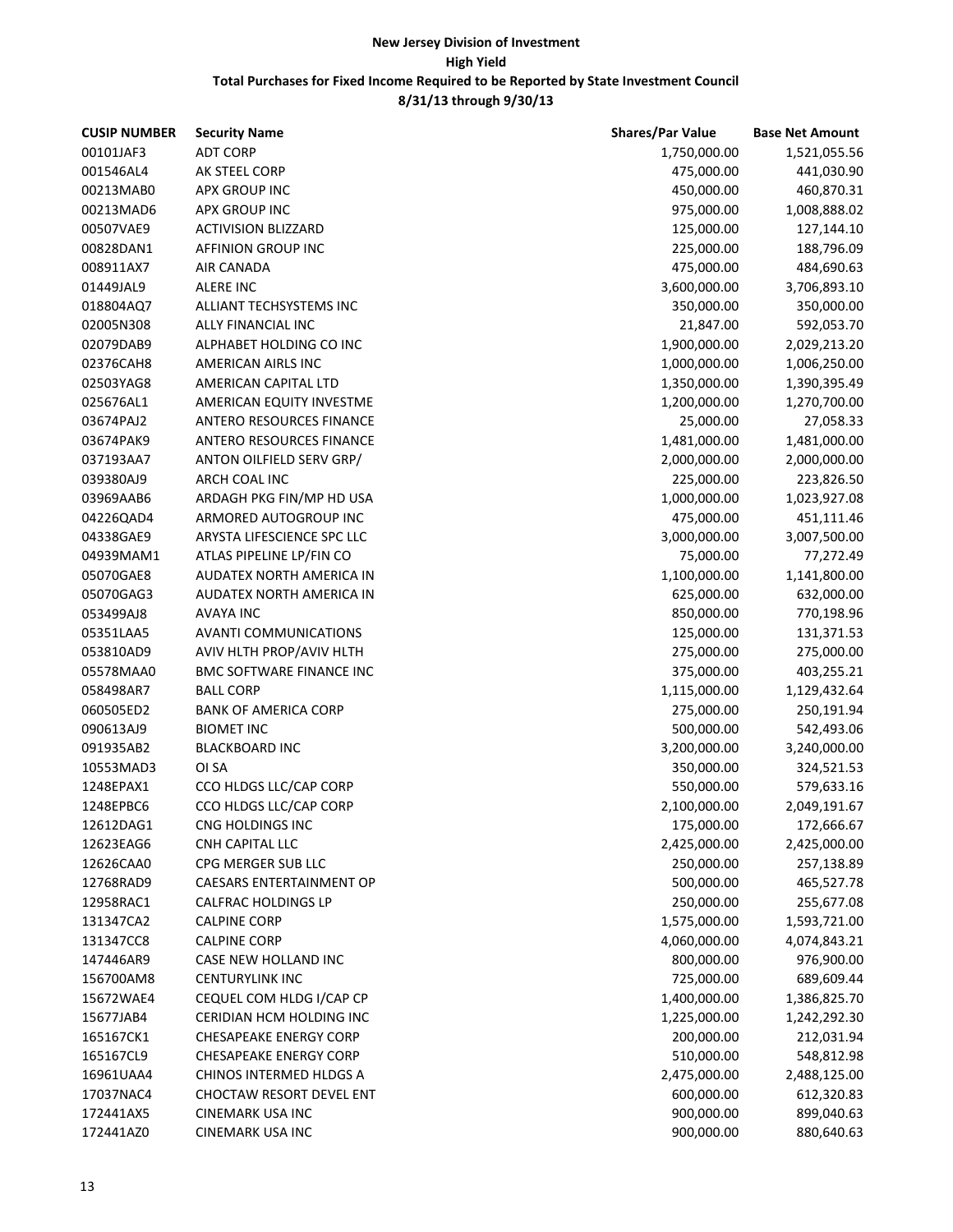| 172967341              | <b>CITIGROUP INC</b>             | 22,612.00                 | 565,300.00                |
|------------------------|----------------------------------|---------------------------|---------------------------|
| 17875LAH2              | <b>CITYCENTER HLDGS LLC</b>      | 1,500,000.00              | 1,511,250.00              |
| 178760AE4              | <b>CITYCENTER HLDGS/FINANCE</b>  | 100,000.00                | 110,109.03                |
| 184502BE1              | CLEAR CHANNEL COMMUNICAT         | 1,400,000.00              | 1,353,922.22              |
| 18451QAM0              | <b>CLEAR CHANNEL WORLDWIDE</b>   | 400,000.00                | 433,205.56                |
| 19259PAH5              | <b>OUTERWALL INC</b>             | 250,000.00                | 245,333.33                |
| 20162VAB9              | COMMERCIAL BARGE LINE CO         | 2,000,000.00              | 1,960,000.00              |
| 201723AK9              | COMMERCIAL METALS CO             | 325,000.00                | 304,064.58                |
| 20337XAA7              | COMMSCOPE HOLDINGS INC           | 1,500,000.00              | 1,554,445.32              |
| 212015AH4              | <b>CONTINENTAL RESOURCES</b>     | 725,000.00                | 757,423.61                |
| 226373AG3              | CRESTWOOD MIDSTREAM PART         | 465,000.00                | 465,000.00                |
| 228189AA4              | CROWN AMER/CAP CORP IV           | 350,000.00                | 336,000.00                |
| 23311UAA7              | DCP LLC/DCP CORP                 | 500,000.00                | 526,670.14                |
| 23327BAF0              | DJO FIN LLC/DJO FIN CORP         | 750,000.00                | 756,593.75                |
| 249375AA4              | <b>DENVER PARENT CORP</b>        | 125,000.00                | 128,815.10                |
| 25470XAJ4              | DISH DBS CORP                    | 625,000.00                | 634,668.40                |
| 25470XAL9              | DISH DBS CORP                    | 225,000.00                | 212,218.75                |
| 256603AB7              | DOLE FOOD CO INC                 | 1,475,000.00              | 1,475,000.00              |
| 262049AA7              | DRILL RIGS HLDS INC              | 500,000.00                | 521,354.17                |
| 26852BAJ8              | EIG INVS CORP                    | 3,150,000.00              | 3,165,750.00              |
| 270321AE2              | <b>EARTHLINK INC</b>             | 250,000.00                | 259,721.16                |
| 29084TAA2              | <b>EMDEON INC</b>                | 200,000.00                | 236,625.00                |
| 292757AB7              | <b>ENERGYSOLUTIONS INC/LLC</b>   | 750,000.00                | 816,503.47                |
| 29444UAM8              | <b>EQUINIX INC</b>               | 2,250,000.00              | 2,230,255.03              |
| 302107AA5              | <b>EXOPACK HOLDINGS SA</b>       |                           |                           |
| 30251GAN7              | FMG RESOURCES AUG 2006           | 1,225,000.00<br>55,000.00 | 1,235,625.00<br>56,205.03 |
|                        |                                  |                           |                           |
| 315292AN2<br>319963AV6 | FERRELLGAS LP/FERRELLGAS         | 2,250,000.00              | 2,274,750.00              |
|                        | FIRST DATA CORPORATION           | 1,500,000.00              | 1,520,812.50              |
| 319963BB9              | FIRST DATA CORPORATION           | 675,000.00                | 793,202.34                |
| 319963BK9              | FIRST DATA CORPORATION           | 2,565,000.00              | 2,727,565.55              |
| 35687MAZ0              | FREESCALE SEMICONDUCTOR          | 1,210,000.00              | 1,211,852.50              |
| 36159RAG8              | <b>GEO GROUP INC/THE</b>         | 1,000,000.00              | 1,001,423.61              |
| 361841AC3              | GLP CAPITAL LP / FIN II          | 450,000.00                | 452,250.00                |
| 361841AE9              | GLP CAPITAL LP / FIN II          | 4,300,000.00              | 4,300,375.00              |
| 36186CBY8              | ALLY FINANCIAL INC               | 350,000.00                | 409,538.89                |
| 370425RZ5              | ALLY FINANCIAL INC               | 250,000.00                | 295,548.61                |
| 37045VAC4              | <b>GENERAL MOTORS CO</b>         | 3,700,000.00              | 3,880,555.55              |
| 37952TAB2              | <b>GLOBAL BRASS AND COPPER</b>   | 800,000.00                | 828,895.53                |
| 37953DAB6              | <b>GLOBAL AVIATION HLDGS INC</b> | 167.66                    |                           |
| 389003AA2              | <b>GRATON ECONOMIC DEV AUTH</b>  | 500,000.00                | 557,340.63                |
| 389375AH9              | <b>GRAY TELEVISION INC</b>       | 2,075,000.00              | 2,130,755.21              |
| 402635AB2              | <b>GULFPORT ENERGY CORP</b>      | 150,000.00                | 153,113.37                |
| 404121AG0              | <b>HCA INC</b>                   | 750,000.00                | 781,609.38                |
| 40537QAD2              | HALCON RESOURCES CORP            | 250,000.00                | 267,625.00                |
| 428303AM3              | HEXION US FIN/NOVA SCOTI         | 625,000.00                | 649,062.50                |
| 43289DAC7              | HILTON WORLDWIDE FIN LLC         | 2,500,000.00              | 2,511,875.00              |
| 43414TAA4              | <b>HOCKEY MERGER SUB 2 INC</b>   | 700,000.00                | 724,108.13                |
| 44049HAJ2              | <b>HORIZON LINES LLC</b>         | 28,527.00                 | 28,527.00                 |
| 44929HAH1              | ICON HEALTH + FITNESS            | 525,000.00                | 477,104.17                |
| 44986UAA7              | <b>INEOS GROUP HOLDINGS SA</b>   | 324,000.00                | 333,979.88                |
| 451702AA2              | <b>IGLOO HOLDINGS CORP</b>       | 700,000.00                | 738,310.42                |
| 45824TAM7              | INTELSAT JACKSON HLDG            | 2,000,000.00              | 2,063,833.33              |
| 45824TAN5              | <b>INTELSAT JACKSON HLDG</b>     | 750,000.00                | 746,239.58                |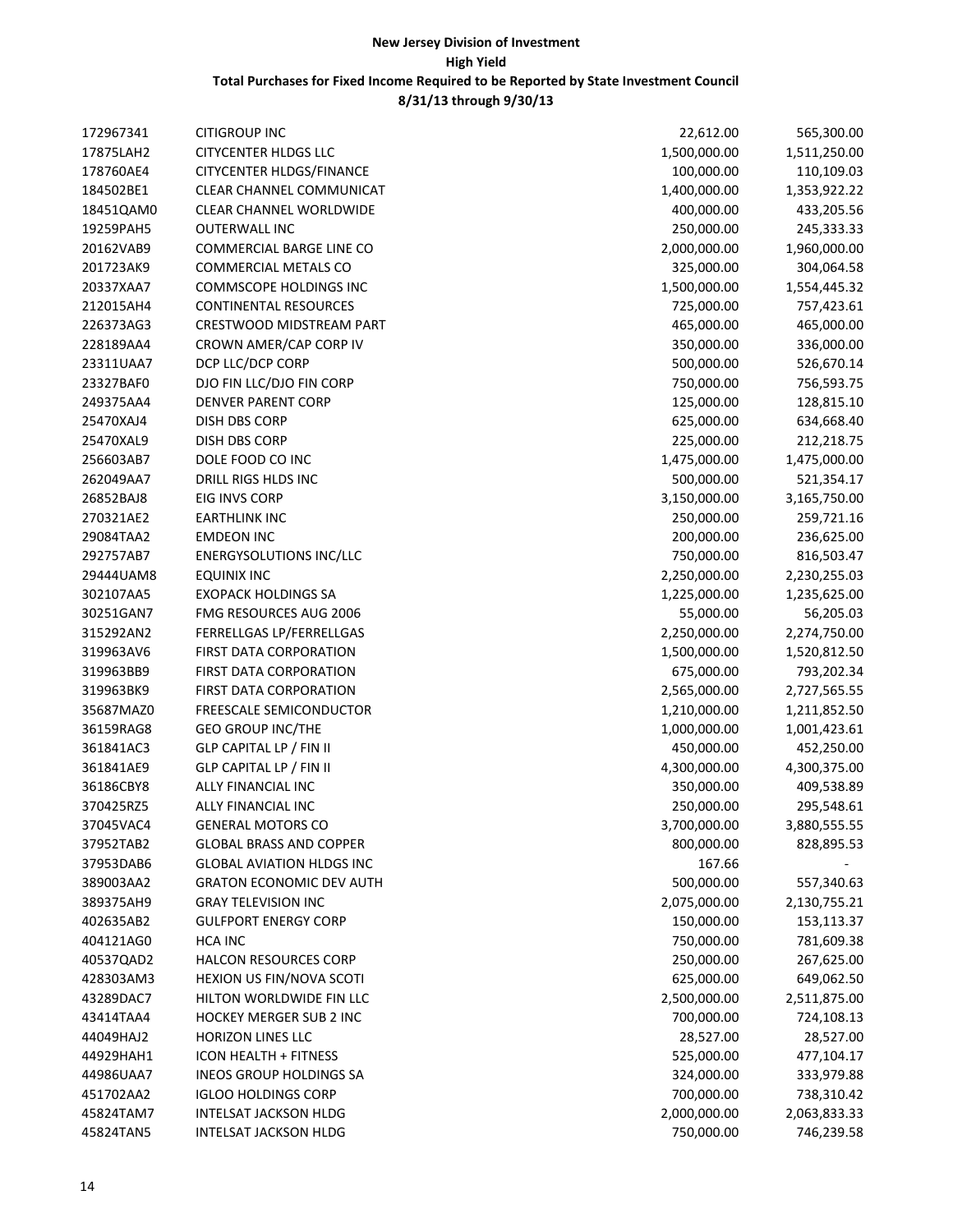| 46284PAQ7              | <b>IRON MOUNTAIN INC</b>       | 1,000,000.00 | 1,033,750.00 |
|------------------------|--------------------------------|--------------|--------------|
| 46611DAA3              | <b>JBS INVESTMENTS GMBH</b>    | 5,590,000.00 | 5,621,957.81 |
| 466354AA5              | JACK COOPER FINANCE CO         | 325,000.00   | 353,669.97   |
| 47009RAA0              | JAGUAR HOLDING CO I            | 1,050,000.00 | 1,113,426.56 |
| 47233GAA2              | JEFFERIES LOANCORE/FINAN       | 800,000.00   | 807,661.67   |
| 48126HAA8              | JPMORGAN CHASE + CO            | 1,075,000.00 | 1,063,500.00 |
| 48666KAT6              | <b>KB HOME</b>                 | 800,000.00   | 804,250.00   |
| 49456BAA9              | KINDER MORGAN INC/DELAWA       | 750,000.00   | 750,000.00   |
| 49456BAB7              | KINDER MORGAN INC/DELAWA       | 1,000,000.00 | 1,000,000.00 |
| 49461BAE4              | KINETICS CONCEPT/KCI USA       | 250,000.00   | 277,291.67   |
| 501797AJ3              | <b>L BRANDS INC</b>            | 1,165,000.00 | 1,167,450.00 |
| 513075BE0              | LAMAR MEDIA CORP               | 2,850,000.00 | 2,797,756.94 |
| 51509BAC8              | <b>LANDRY SINC</b>             | 200,000.00   | 221,618.75   |
| 521865AT2              | <b>LEAR CORP</b>               | 1,000,000.00 | 968,062.50   |
| 527288BE3              | LEUCADIA NATIONAL CORP         | 150,000.00   | 147,961.50   |
| 527298AU7              | LEVEL 3 FINANCING INC          | 500,000.00   | 552,137.15   |
| 527298AX1              | LEVEL 3 FINANCING INC          | 2,300,000.00 | 2,300,000.00 |
| 54238GAB1              | LONESTAR INTER SUPER HLDGS LLC | 3,000,000.00 | 3,127,500.00 |
| 55314WAA2              | MMC FINANCE LTD                | 2,000,000.00 | 2,000,000.00 |
| 553322AA6              | MPH INTERMEDIATE HLDNG 2       | 500,000.00   | 527,805.56   |
| 563571AJ7              | MANITOWOC COMPANY INC          | 1,000,000.00 | 1,006,468.75 |
| 570254AA0              | NEIMAN MARCUS GROUP LTD        | 4,175,000.00 | 4,260,347.22 |
| 570254AB8              | <b>NEIMAN MARCUS GROUP LTD</b> | 800,000.00   | 803,697.57   |
| 579489AG0              | MCCLATCHY CO                   | 600,000.00   | 668,700.00   |
| 586049AC2              | MEM PROD PART LP/FIN COR       | 1,000,000.00 | 1,006,642.36 |
| 591709AP5              | METROPCS WIRELESS INC          | 425,000.00   | 444,984.81   |
| 594064AA5              | MICHAEL BAKER INTL INC         | 2,725,000.00 | 2,744,264.59 |
| 59804VAA3              | MIDSTATES PETRO INC/LLC        | 1,000,000.00 | 1,053,638.88 |
| 59804VAB1              | MIDSTATES PETRO INC/LLC        | 4,025,000.00 | 4,212,451.55 |
| 59804VAD7              | MIDSTATES PETRO INC/LLC        | 1,000,000.00 | 1,038,027.78 |
| 63607TAA9              | PATRIOT MERGER CORP            | 2,326,000.00 | 2,488,282.25 |
| 63860UAK6              | NATIONSTAR MORT/CAP CORP       | 2,825,000.00 | 2,776,783.34 |
| 63938MAD8              | NAVIOS MARITIME ACQ CORP       | 850,000.00   | 850,000.00   |
| 65410CAA8              | NIELSEN CO LUX SARL/THE        | 925,000.00   | 941,950.00   |
| 67090FAF3              | NUVEEN INVESTMENTS INC         | 400,000.00   | 391,811.11   |
| 681904AM0              | <b>OMNICARE INC</b>            | 400,000.00   | 451,850.00   |
| 693320AS2              | PHH CORP                       | 100,000.00   | 97,582.29    |
| 693475857              | PNC FINANCIAL SERVICES         | 40,000.00    | 999,600.00   |
| 695156AQ2              | PACKAGING CORP OF AMERIC       | 2,000,000.00 | 1,994,700.00 |
| 69888PAB2              | PAR PHARMACEUTICAL             | 3,300,000.00 | 3,471,916.66 |
| 707569AP4              | PENN NATIONAL GAMING INC       | 2,425,000.00 | 2,428,187.50 |
| 723456AP4              | PINNACLE ENTERTAINMENT         | 275,000.00   | 295,207.99   |
| 72348WAA7              | PINNACLE MERGER SUB INC        | 550,000.00   | 578,959.03   |
| 725143AB7              | PITTSBURGH GLASS WORKS L       | 1,250,000.00 | 1,250,000.00 |
| 73179PAK2              | POLYONE CORP                   | 950,000.00   | 953,463.54   |
| 737446AB0              | POST HOLDINGS INC              | 50,000.00    | 53,510.07    |
| 74387UAG6              | PROVIDENT FDG/PFG FIN          | 1,000,000.00 | 1,033,625.00 |
| 75281AAQ2              | RANGE RESOURCES CORP           | 1,200,000.00 |              |
|                        | RENT A CENTER INC              |              | 1,201,937.50 |
| 76009NAJ9<br>760943AM2 | <b>RES CARE INC</b>            | 1,000,000.00 | 955,062.50   |
|                        |                                | 350,000.00   | 402,429.51   |
| 761735AH2              | REYNOLDS GRP ISS/REYNOLD       | 2,000,000.00 | 2,249,805.56 |
| 767754AJ3              | RITE AID CORP                  | 100,000.00   | 103,427.71   |
| 767754AR5              | RITE AID CORP                  | 200,000.00   | 196,100.69   |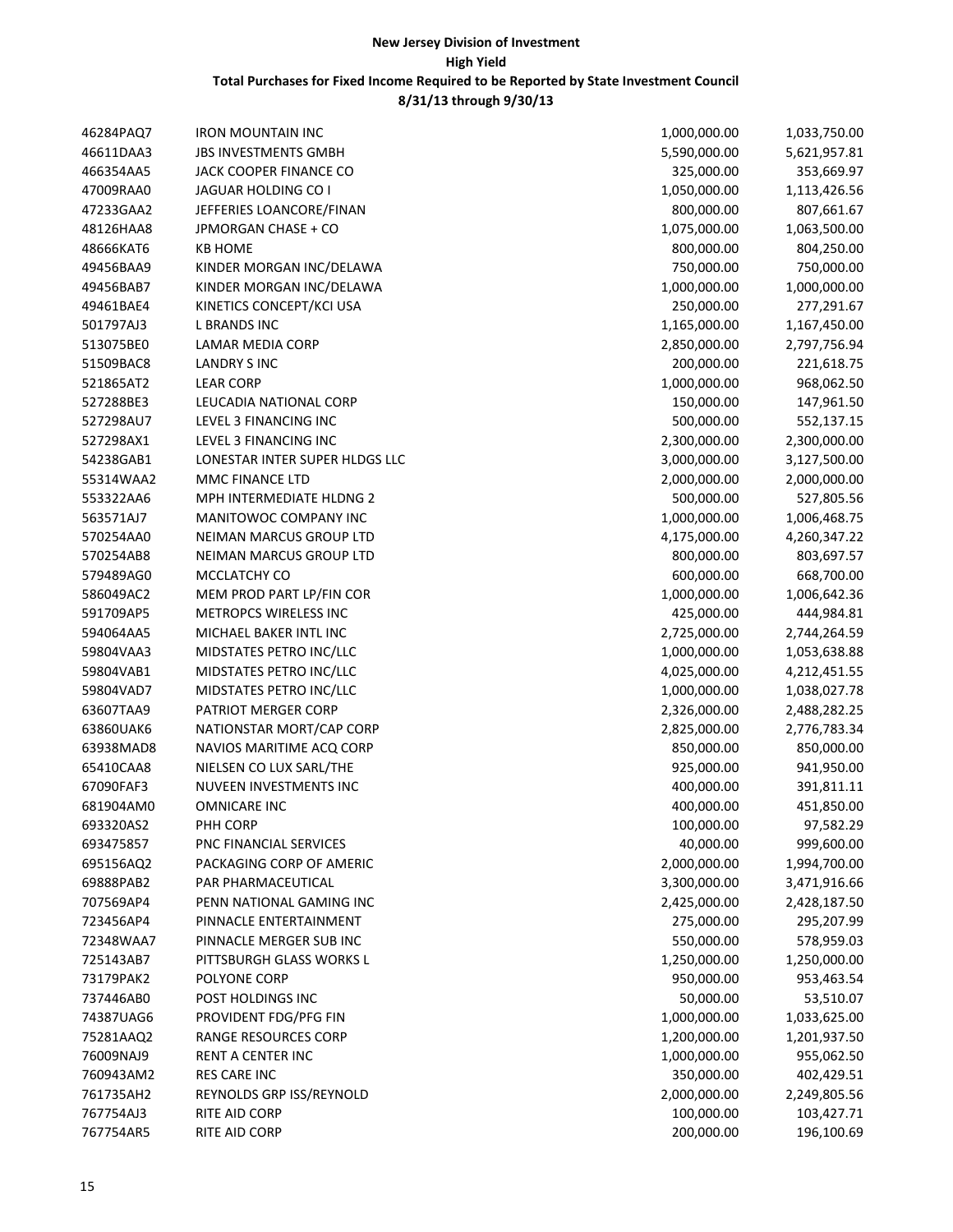| 781295AA8 | RUE21 INC                             | 600,000.00     | 441,000.00     |
|-----------|---------------------------------------|----------------|----------------|
| 78454LAG5 | SM ENERGY CO                          | 600,000.00     | 601,666.67     |
| 785583AK1 | SABINE PASS LNG LP                    | 1,470,000.00   | 1,539,221.24   |
| 785592AB2 | SABINE PASS LIQUEFACTION              | 600,000.00     | 588,156.25     |
| 78571CAA6 | SABRE INC                             | 700,000.00     | 787,334.72     |
| 79546VAK2 | SALLY HOLDINGS/SALLY CAP              | 325,000.00     | 325,000.00     |
| 80007PAL3 | SANDRIDGE ENERGY INC                  | 1,275,000.00   | 1,390,325.53   |
| 81180WAJ0 | SEAGATE HDD CAYMAN                    | 1,750,000.00   | 1,750,000.00   |
| 816196AQ2 | SELECT MEDICAL CORP                   | 3,500,000.00   | 3,541,223.96   |
| 81725WAG8 | SENSATA TECHNOLOGIES BV               | 1,000,000.00   | 965,791.67     |
| 825871AA4 | SIDEWINDER DRILLING INC               | 150,000.00     | 150,175.00     |
| 82967NAG3 | SIRIUS XM RADIO INC                   | 650,000.00     | 653,801.05     |
| 82967NAN8 | SIRIUS XM RADIO INC                   | 285,000.00     | 289,474.90     |
| 852060AD4 | SPRINT CAPITAL CORP                   | 275,000.00     | 267,088.98     |
| 85207UAA3 | <b>SPRINT CORP</b>                    | 725,000.00     | 774,635.07     |
| 85207UAB1 | <b>SPRINT CORP</b>                    | 550,000.00     | 595,650.00     |
| 85234XAA4 | STACKPOLE INTL INTER CO               | 870,000.00     | 881,521.67     |
| 85512QAH7 | STAR GAS PARTNER/FINANCE              | 700,000.00     | 763,264.93     |
| 85749P9B9 | STATE STR INSTL LIQUID RESVS          | 158,339,376.47 | 158,339,376.47 |
| 87160JAA9 | SYNCREON GROUP BV/SYNCRE              | 1,655,000.00   | 1,656,281.25   |
| 87261QAA1 | TMS INTERNATIONAL CORP                | 125,000.00     | 125,000.00     |
| 87264AAC9 | T MOBILE USA INC                      | 2,400,000.00   | 2,481,612.79   |
| 87264AAD7 | T MOBILE USA INC                      | 250,000.00     | 253,592.88     |
| 87264AAE5 | T MOBILE USA INC                      | 750,000.00     | 788,028.71     |
| 87264AAF2 | T MOBILE USA INC                      | 400,000.00     | 405,669.73     |
| 87264AAG0 | T MOBILE USA INC                      | 1,600,000.00   | 1,604,198.42   |
| 87612BAM4 | <b>TARGA RESOURCES PARTNERS</b>       | 625,000.00     | 649,534.38     |
| 88156LAC4 | <b>TERVITA CORP</b>                   | 700,000.00     | 751,605.56     |
| 88830MAG7 | TITAN INTERNATIONAL INC               | 75,000.00      | 75,656.25      |
| 890542AA1 | TOPAZ MARINE SA                       | 200,000.00     | 200,000.00     |
| 893647AT4 | TRANSDIGM INC                         | 2,000,000.00   | 2,037,500.00   |
| 89421EAF0 | TRAVELPORT LLC/TRAVELPOR              | 2,026,110.00   | 2,149,394.72   |
| 903293BC1 | <b>USG CORP</b>                       | 825,000.00     | 825,000.00     |
| 91829KAA1 | VALEANT PHARMACEUTICALS               | 300,000.00     | 316,321.88     |
| 92343EAF9 | <b>VERISIGN INC</b>                   | 1,925,000.00   | 1,950,235.41   |
| 92765YAA5 | VIRGIN AUST 2013 1A TRST              | 50,000.00      | 50,000.00      |
| 92765YAB3 | VIRGIN AUST 2013 1B TRST              | 50,000.00      | 50,000.00      |
| 96926DAC4 | WILLIAM LYON HOMES INC                | 100,000.00     | 110,254.17     |
| 97381WAX2 | <b>WINDSTREAM CORP</b>                | 250,000.00     | 263,125.00     |
| 979GSSII3 | CITYCENTER HOLDINGS, LLC              | 1,500,000.00   | 1,511,250.00   |
| 979GTYII9 | <b>EXCELITAS TECHNOLOGY CORP</b>      | 3,000,000.00   | 2,970,000.00   |
| 979HARII2 | <b>CONSOLIDATED PRECISION PRODUCT</b> | 3,000,000.00   | 2,985,000.00   |
| 979HNGII2 | PROGRESSIVE SOLUTIONS LLC             | 600,000.00     | 594,000.00     |
| 979HNHII0 | PROGRESSIVE SOLUTIONS LLC             | 3,725,000.00   | 3,687,750.00   |
| 979HNLII1 | NEIMAN MARCUS GROUP INC THE           | 2,400,000.00   | 2,406,750.00   |
| 979HVLII2 | PETROLEUM PLACE INC THE               | 3,000,000.00   | 2,970,000.00   |
| 982ATJII0 | NJDOI CASH MANAGEMENT FUND            | 336.58         | 336.58         |
| 98313RAA4 | WYNN MACAU LTD                        | 400,000.00     | 400,000.00     |
| 986XYEII1 | STEWARD HEALTH CARE SYSTEM LLC        | 2,000,000.00   | 2,005,000.00   |
| 988745AA3 | ZACHRY HOLDINGS INC                   | 55,000.00      | 58,036.46      |
| 989194AH8 | ZAYO GROUP LLC/ZAYO CAP               | 700,000.00     | 831,223.75     |
|           |                                       |                |                |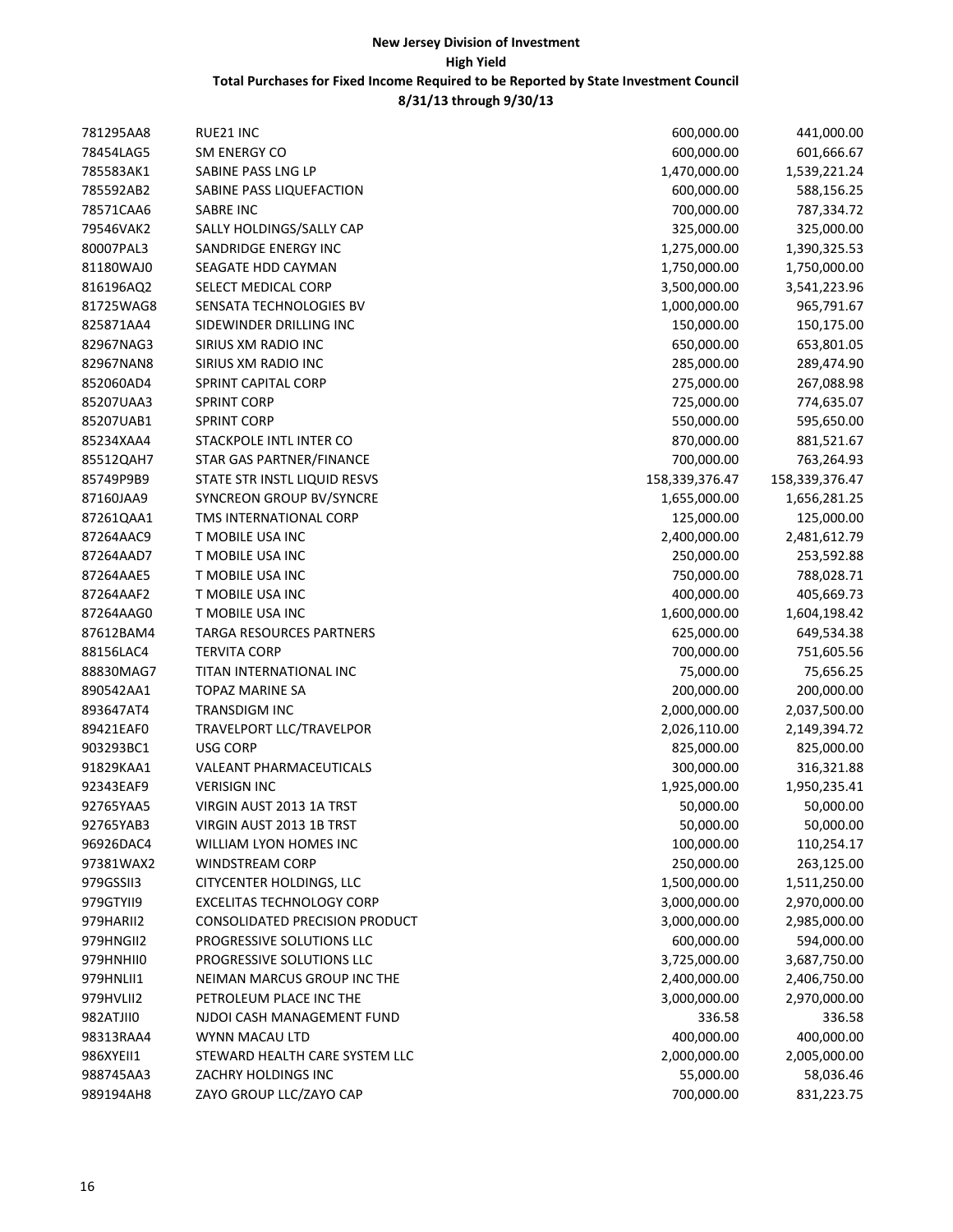#### **PURCHASES: CASH MANAGEMENT FUND**

| Cusip    | <b>Company Name</b>            |               | Par Value \$ Amount Purchased |
|----------|--------------------------------|---------------|-------------------------------|
|          |                                |               |                               |
| 68323JX8 | PROVINCE OF ONTARIO DISC C P   | 70,000,000.00 | 69,996,461.11                 |
| 589331AP | MERCK SHARP & DOHME CORP NOTES | 32,299,000.00 | 34,240,815.88                 |
| 00206RBB | AT&T INC NOTES                 | 20,000,000.00 | 20,051,800.00                 |
| 68323JXF | PROVINCE OF ONTARIO DISC C P   | 10,000,000.00 | 9,999,377.78                  |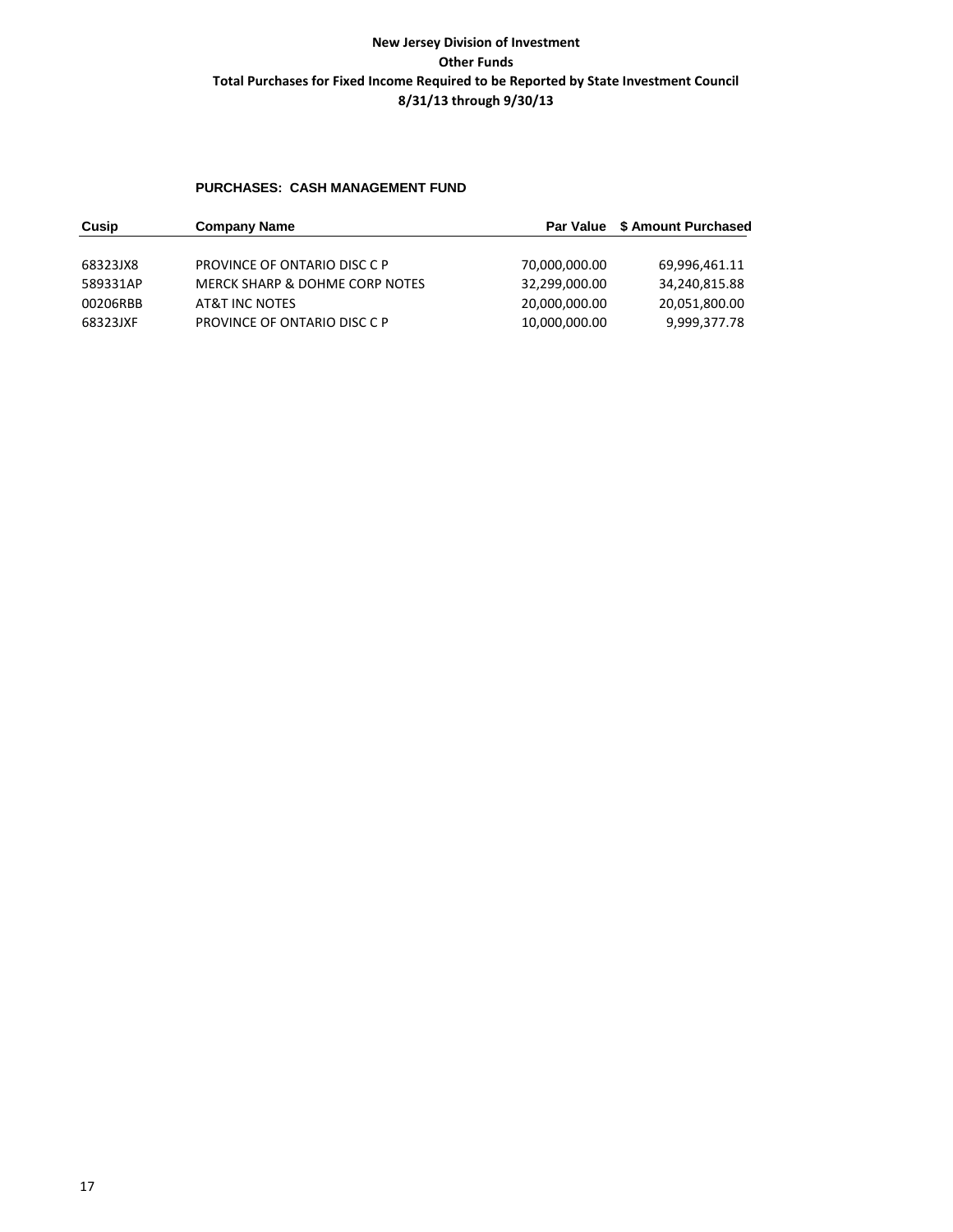# **State Investment Council Regulation Violations and Other Reportable Matters Sept 30, 2013**

|                      |                        | Newly Reported Violations                                                                                                                                                                                                                                                                                                                                                                           |                |
|----------------------|------------------------|-----------------------------------------------------------------------------------------------------------------------------------------------------------------------------------------------------------------------------------------------------------------------------------------------------------------------------------------------------------------------------------------------------|----------------|
| Date of<br>Violation | Regulation<br>Violated | Description of Violation                                                                                                                                                                                                                                                                                                                                                                            | Date Corrected |
|                      |                        | None                                                                                                                                                                                                                                                                                                                                                                                                |                |
|                      |                        |                                                                                                                                                                                                                                                                                                                                                                                                     |                |
|                      |                        | Status of Outstanding Violations Previously Reported                                                                                                                                                                                                                                                                                                                                                |                |
| Date of<br>Violation | Regulation<br>Violated | Description of Violation                                                                                                                                                                                                                                                                                                                                                                            | Date Corrected |
| 2/22/2013            | 17:16-23.3             | Effective 2/19/13, Common Pension Fund B is the only<br>eligible fund for global diversified credit investments; prior to<br>that date, Common Pension Fund E was also an eligible fund.<br>The contract for OZSC II was executed on 2/22/13 and the<br>investment is held by Common Pension Fund E in error. The<br>contract will be revised and the investment moved to<br>Common Pension Fund B. |                |
|                      |                        |                                                                                                                                                                                                                                                                                                                                                                                                     |                |
|                      |                        | Other Reportable Matters                                                                                                                                                                                                                                                                                                                                                                            |                |
|                      |                        | Description                                                                                                                                                                                                                                                                                                                                                                                         |                |
|                      |                        | There are no other reportable matters.                                                                                                                                                                                                                                                                                                                                                              |                |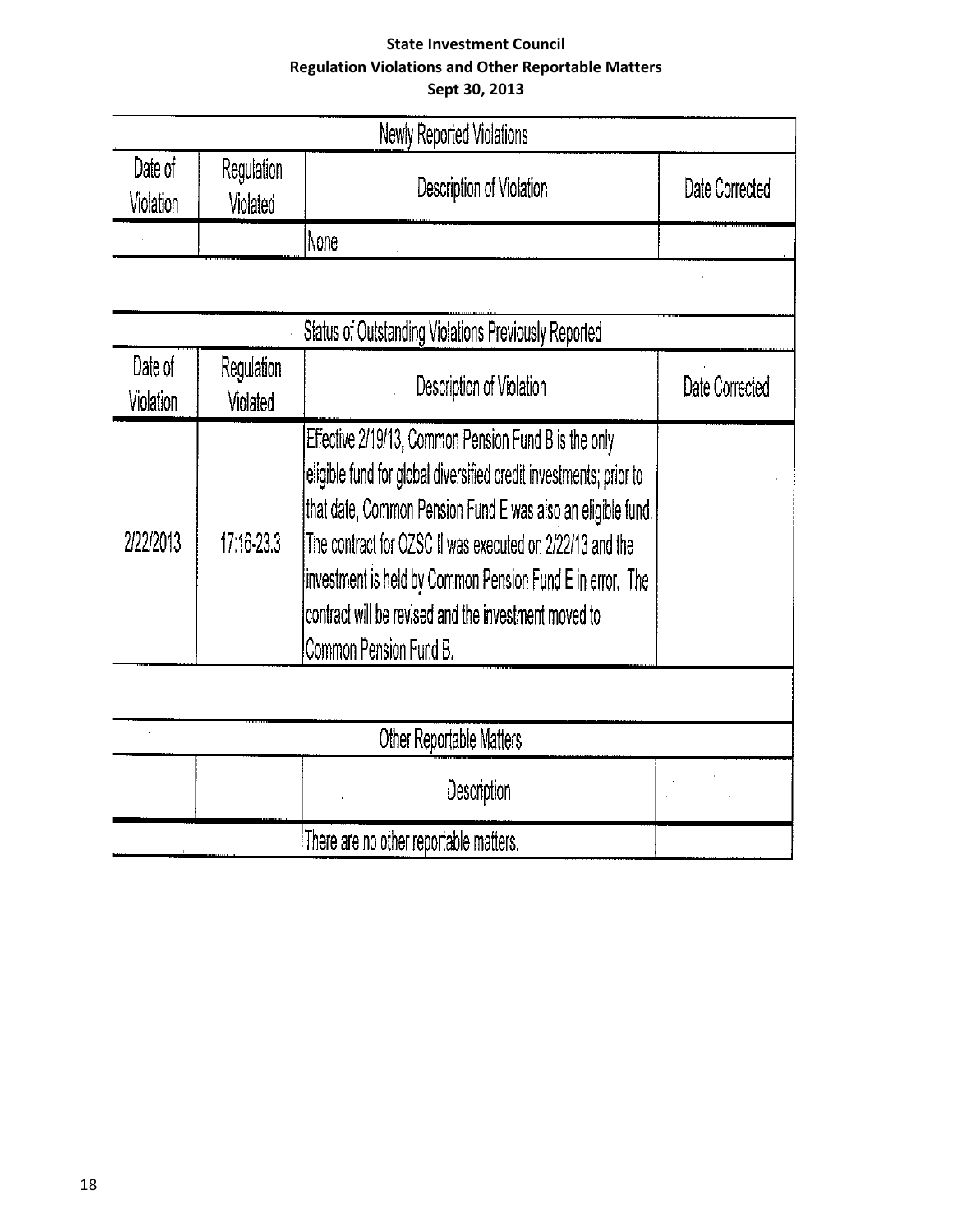#### **New Jersey Division of Investment Alternative Investments 9/30/2013**

#### **Alternative Investments as of September 30, 2013**

Presents underlying fund level information including the Portfolio's original commitments, funded amounts to date, remaining commitments and the distributions to date.

|                                             |          |                             | Sep-13        | Α                        |                 | в                     | C                        | $=(B+C)$           | $=(B+C)/A$                                                       |
|---------------------------------------------|----------|-----------------------------|---------------|--------------------------|-----------------|-----------------------|--------------------------|--------------------|------------------------------------------------------------------|
|                                             |          | Last<br>Inception Valuation |               | Amount                   | <b>Unfunded</b> | <b>Current Market</b> | <b>Total</b>             |                    | $\overline{\phantom{a}}$ rotar $\overline{\phantom{a}}$<br>Value |
|                                             | Date     | Date                        | Commitment    | Contributed <sup>1</sup> | Commitment      | Value                 | Distributed <sup>2</sup> | <b>Total Value</b> | <b>Multiple</b>                                                  |
| <b>Private Equity</b>                       |          |                             |               |                          |                 |                       |                          |                    |                                                                  |
| <b>Co-Investments</b>                       |          |                             | 1,100,000,000 | 411,599,198              | 694,149,515     | 394,097,452           | 116,717,714              | 510,815,167        | 1.24                                                             |
| NB/NJ Custom Investment Fund II             | Apr-12   | $Jun-13$                    | 200,000,000   | 67,265,011               | 138,695,291     | 62,779,394            | 5,960,302                | 68,739,696         | 1.02                                                             |
| SONJ Private Opportunities Fund II, L.P.    | Nov-07   | $Jun-13$                    | 800,000,000   | 247,674,977              | 552,113,434     | 286,043,496           | 54,967,038               | 341,010,534        | 1.38                                                             |
| SONJ Private Opportunities Fund, L.P.       | Sep-06   | $Jun-13$                    | 100,000,000   | 96,659,210               | 3,340,790       | 45,274,563            | 55,790,374               | 101,064,937        | 1.05                                                             |
| <b>Distressed Debt</b>                      |          |                             | 1,277,807,307 | 940,489,475              | 448,734,582     | 540,077,268           | 686,886,404              | 1,226,963,672      | 1.30                                                             |
| Avenue Asia Special Situations Fund IV      | Aug-06   | $Jun-13$                    | 30,000,000    | 26,283,722               | 0               | 14,625,826            | 15,599,792               | 30,225,618         | 1.15                                                             |
| Avenue Special Situations Fund V, LP        | May-07   | $Jun-13$                    | 200,000,000   | 200,000,000              | 0               | 4,903,789             | 261,479,627              | 266,383,416        | 1.33                                                             |
| Avenue Special Situations IV                | Nov-05   | $Jun-13$                    | 20,000,000    | 20,000,000               | $\mathbf 0$     | 371,342               | 27,841,741               | 28,213,083         | 1.41                                                             |
| Centerbridge Capital Partners II, L.P.      | May-11   | $Jun-13$                    | 100,000,000   | 66,364,945               | 50,864,421      | 55,745,591            | 17,238,199               | 72,983,790         | 1.10                                                             |
| Centerbridge Capital Partners, L.P.         | Jun-06   | $Jun-13$                    | 80,000,000    | 123,902,741              | 5,816,833       | 58,162,964            | 145,238,597              | 203,401,561        | 1.64                                                             |
| HIG Bayside Debt & LBO II                   | May-08   | $Jun-13$                    | 100,000,000   | 55,532,216               | 44,467,784      | 43,392,765            | 31,458,270               | 74,851,035         | 1.35                                                             |
| Knight/TPG NPL - R, L.P.                    | Mar-12   | $Jun-13$                    | 100,000,000   | 55,554,236               | 44,445,764      | 61,703,868            | 2,506                    | 61,706,374         | 1.11                                                             |
| KPS Special Situations Fund III, LP         | May-07   | $Jun-13$                    | 25,000,000    | 23,856,098               | 11,830,442      | 16,087,029            | 17,700,826               | 33,787,854         | 1.42                                                             |
| KPS Special Situations Fund IV, LP          | Apr-13   | N/A                         | 200,000,000   | $\mathbf 0$              | 200,000,000     | $\mathbf 0$           | $\Omega$                 | $\Omega$           | N/A                                                              |
| MatlinPatterson Global Opps. Ptnrs. III     | Jun-07   | $Jun-13$                    | 100,000,000   | 94,336,693               | 9,777,023       | 66,428,335            | 54,023,909               | 120,452,244        | 1.28                                                             |
| MHR Institutional Partners III, L.P.        | May-07   | $Jun-13$                    | 75,000,000    | 74,250,000               | 31,178,046      | 59,489,259            | 45,269,869               | 104,759,128        | 1.41                                                             |
| TPG Financial Partners, L.P.                | May-08   | $Jun-13$                    | 47,807,307    | 35,285,615               | 13,014,600      | 9,774,878             | 24,406,291               | 34, 181, 169       | 0.97                                                             |
| TPG Opportunities Partners II, L.P.         | Mar-12   | $Jun-13$                    | 100,000,000   | 76,999,946               | 23,000,054      | 84,091,795            | 232,353                  | 84,324,148         | 1.10                                                             |
| WLR Recovery Fund IV, LP                    | Oct-07   | $Jun-13$                    | 100,000,000   | 88,123,262               | 14,339,614      | 65,299,829            | 46,394,424               | 111,694,253        | 1.27                                                             |
| <b>Domestic Midmarket Buyout</b>            |          |                             | 2,470,000,000 | 1,835,118,144            | 849,587,407     | 1,574,671,525         | 899,406,225              | 2,474,077,750      | 1.35                                                             |
| American Industrial Partners Capital Fund V | Dec-11   | $Jun-13$                    | 50,000,000    | 14,531,449               | 35,468,551      | 13,123,221            | $\mathbf 0$              | 13,123,221         | 0.90                                                             |
| Court Square Capital Partners II, L.P.      | May-07   | $Jun-13$                    | 100,000,000   | 90,873,040               | 10,570,365      | 67,627,875            | 56,853,675               | 124,481,550        | 1.37                                                             |
| InterMedia Partners VII, L.P.               | Dec-05   | $Jun-13$                    | 75,000,000    | 94,290,764               | 12,370,271      | 114,525,364           | 20,819,465               | 135,344,829        | 1.44                                                             |
| JLL Partners Fund V, L.P.                   | Dec-05   | $Jun-13$                    | 50,000,000    | 50,760,252               | 3,564,026       | 37,517,109            | 39,362,916               | 76,880,025         | 1.51                                                             |
| JLL PARTNERS FUND VI, LP                    | Jun-08   | $Jun-13$                    | 150,000,000   | 130, 125, 196            | 64,420,911      | 63,543,164            | 90,755,104               | 154,298,268        | 1.19                                                             |
| Lindsay Goldberg III, L.P.                  | Jul-08   | $Jun-13$                    | 200,000,000   | 132,667,568              | 68,153,207      | 132,030,209           | 24,133,661               | 156,163,870        | 1.18                                                             |
| Lindsay, Goldberg & Bessemer II, L.P.       | Jul-06   | $Jun-13$                    | 100,000,000   | 90,405,067               | 9,594,933       | 81,681,715            | 49,238,808               | 130,920,523        | 1.45                                                             |
| Marlin Equity Partners IV                   | $Jun-13$ | N/A                         | 100,000,000   | $\mathbf 0$              | 100,000,000     | $\mathbf 0$           | $\mathbf 0$              | $\Omega$           | N/A                                                              |
| New Mountain Partners III, L.P.             | May-07   | $Jun-13$                    | 100,000,000   | 104,696,323              | 10,233,061      | 88,745,021            | 36,397,597               | 125,142,618        | 1.20                                                             |
| Oak Hill Capital Partners II, L.P.          | $Jul-05$ | $Jun-13$                    | 75,000,000    | 82,846,276               | 855,651         | 37,326,217            | 89,525,501               | 126,851,718        | 1.53                                                             |
| Oak Hill Capital Partners III, L.P.         | Oct-07   | $Jun-13$                    | 250,000,000   | 246,486,427              | 65,948,576      | 229,787,818           | 78,160,402               | 307,948,220        | 1.25                                                             |
| Onex Partners II, LP                        | Aug-06   | $Jun-13$                    | 100,000,000   | 88,744,868               | 11,255,132      | 60,848,167            | 103,222,863              | 164,071,030        | 1.85                                                             |
| Onex Partners III, LP                       | Dec-08   | $Jun-13$                    | 100,000,000   | 94,480,867               | 15,331,578      | 85,372,931            | 19,684,749               | 105,057,680        | 1.11                                                             |
| Quadrangle Capital Partners II              | Aug-05   | $Jun-13$                    | 50,000,000    | 45,505,712               | 4,247,565       | 24,622,091            | 32,422,806               | 57,044,897         | 1.25                                                             |
| Roark Capital Partners III L.P.             | Sep-12   | $Jun-13$                    | 100,000,000   | 20,715,474               | 79,284,526      | 20,791,313            | $\Omega$                 | 20,791,313         | 1.00                                                             |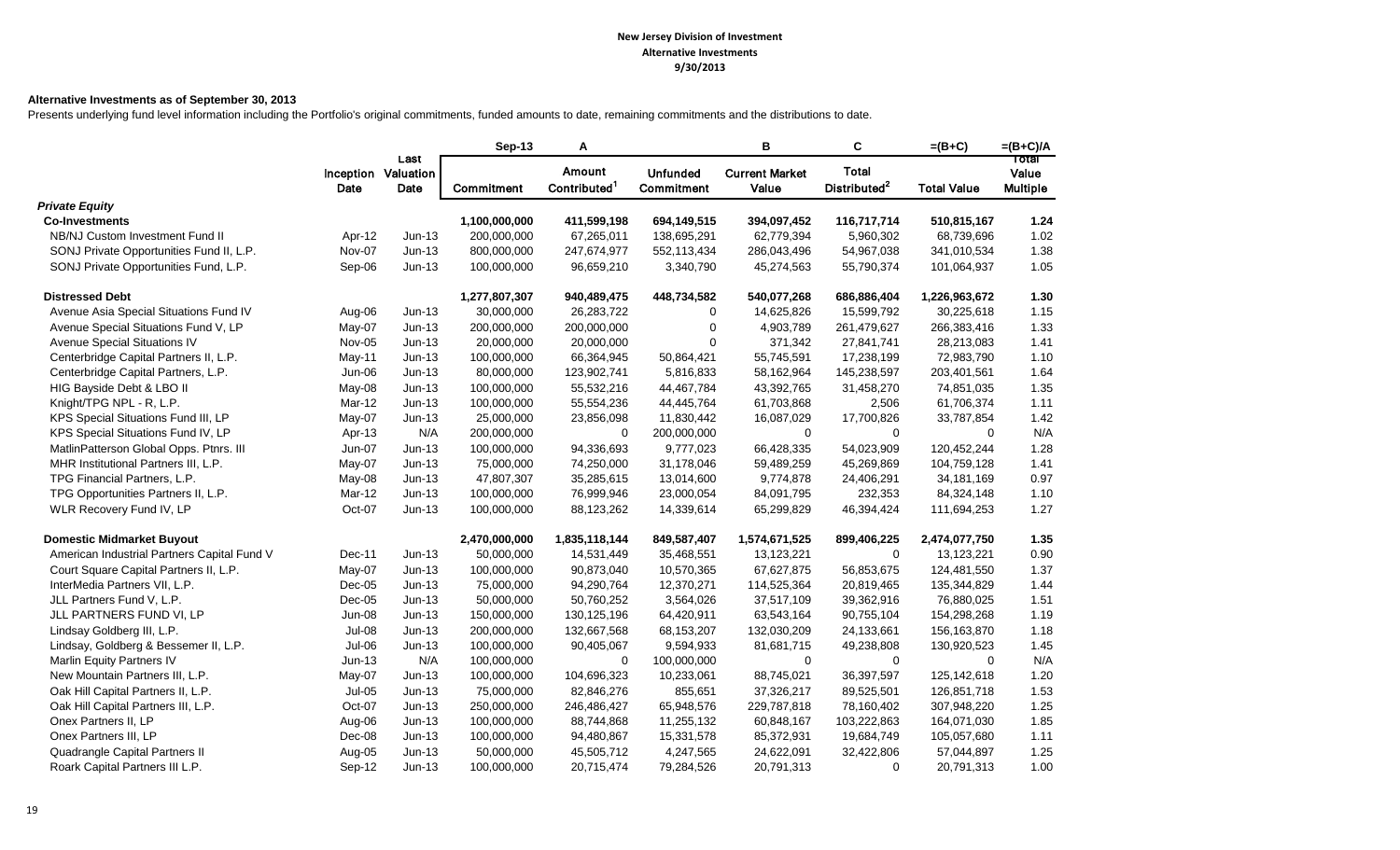#### **New Jersey Division of Investment Alternative Investments 9/30/2013**

|                                          |          |                                     |                   |                                           | <b>JIJUILULJ</b>              |                                |                                          |                    |                                   |
|------------------------------------------|----------|-------------------------------------|-------------------|-------------------------------------------|-------------------------------|--------------------------------|------------------------------------------|--------------------|-----------------------------------|
|                                          |          |                                     | $Sep-13$          | A                                         |                               | в                              | C                                        | $=(B+C)$           | $=(B+C)/A$                        |
|                                          | Date     | Last<br>Inception Valuation<br>Date | <b>Commitment</b> | <b>Amount</b><br>Contributed <sup>1</sup> | <b>Unfunded</b><br>Commitment | <b>Current Market</b><br>Value | <b>Total</b><br>Distributed <sup>2</sup> | <b>Total Value</b> | Total<br>Value<br><b>Multiple</b> |
| Sterling Capital Partners IV, L.P.       | Apr-12   | $Jun-13$                            | 100,000,000       | 23,622,592                                | 80,129,346                    | 25,850,918                     | 3,751,938                                | 29,602,856         | 1.25                              |
| Tenex Capital Partners, L.P.             | $Jan-11$ | $Jun-13$                            | 50,000,000        | 29,029,165                                | 28,140,477                    | 19,554,021                     | 7,387,687                                | 26,941,708         | 0.93                              |
| Tenex Capital Partners LP - Secondary    | Feb-13   | $Jun-13$                            | 20,000,000        | 9,307,610                                 | 12,124,055                    | 7,821,032                      | 1,506,414                                | 9,327,446          | 1.00                              |
| The Resolute Fund II, L.P.               | Dec-07   | Jun-13                              | 100,000,000       | 79,579,695                                | 23,544,218                    | 84,049,633                     | 17,045,524                               | 101,095,157        | 1.27                              |
| TPG [STAR], LP                           | Mar-07   | $Jun-13$                            | 100,000,000       | 92,252,279                                | 13,262,236                    | 78,971,044                     | 57,279,839                               | 136,250,883        | 1.48                              |
| TPG Growth II, L.P.                      | $Jun-12$ | $Jun-13$                            | 100,000,000       | 29,792,824                                | 72,114,840                    | 24,508,184                     | 2,168,092                                | 26,676,276         | 0.90                              |
| Vista Equity Partners Fund III, L.P.     | Jul-07   | $Jun-13$                            | 100,000,000       | 97,816,137                                | 9,163,354                     | 96,373,210                     | 141,041,817                              | 237,415,027        | 2.43                              |
| Vista Equity Partners Fund IV, L.P.      | Oct-11   | $Jun-13$                            | 200,000,000       | 107,971,636                               | 98,427,450                    | 99,504,962                     | 12,031,001                               | 111,535,963        | 1.03                              |
| Welsh, Carson, Anderson & Stowe XI, L.P. | Oct-08   | $Jun-13$                            | 100,000,000       | 78,616,923                                | 21,383,077                    | 80,496,306                     | 16,616,366                               | 97,112,672         | 1.24                              |
| <b>Emerging Managers</b>                 |          |                                     | 400,000,000       | 358,801,866                               | 89,610,499                    | 293,687,283                    | 144,975,884                              | 438,663,167        | 1.22                              |
| CS/NJDI Emerging Opp                     | Apr-07   |                                     | 200,000,000       | 197,993,961                               | 50,418,404                    | 136,198,019                    | 112,864,700                              | 249,062,719        | 1.26                              |
| CS/NJDI Emerging Opp (2007-1 Series)     |          | $Jun-13$                            | 100,000,000       | 104, 107, 195                             | 17,971,824                    | 69,621,509                     | 66,389,992                               | 136,011,501        | 1.31                              |
| CS/NJDI Emerging Opp (2008-1 Series)     |          | $Jun-13$                            | 100,000,000       | 93,886,766                                | 32,446,581                    | 66,576,510                     | 46,474,708                               | 113,051,218        | 1.20                              |
| Fairview Capstone Partners II, LP        | Sep-08   | $Jun-13$                            | 100,000,000       | 78,255,287                                | 21,744,713                    | 70,740,882                     | 10,144,633                               | 80,885,515         | 1.03                              |
| Fairview Capstone Partners, LP           | May-07   | $Jun-13$                            | 100,000,000       | 82,552,618                                | 17,447,382                    | 86,748,382                     | 21,966,551                               | 108,714,933        | 1.32                              |
| International                            |          |                                     | 1,534,738,514     | 1,144,391,660                             | 438,977,171                   | 843,293,462                    | 473,229,942                              | 1,316,523,404      | 1.15                              |
| AIMS/NJ Euro Small and Mid Fund I, L.P.  | Feb-06   | $Jun-13$                            | 200,000,000       | 190,601,546                               | 17,126,744                    | 106,627,204                    | 91,656,826                               | 198,284,030        | 1.04                              |
| AIMS/NJ Euro Small and Mid Fund II, L.P. | Jul-07   | $Jun-13$                            | 206,689,771       | 161,361,409                               | 54,547,645                    | 143,492,953                    | 32,553,645                               | 176,046,598        | 1.09                              |
| Anacap Credit Opportunities II, LP       | Dec-11   | $Jun-13$                            | 82,240,781        | 40,821,407                                | 51,320,446                    | 32,412,454                     | 9,878,490                                | 42,290,944         | 1.04                              |
| Anacap Financial Partners II             | May-08   | $Jun-13$                            | 145,807,961       | 101,268,958                               | 64,640,288                    | 87,410,113                     | 40,460,672                               | 127,870,785        | 1.26                              |
| New Jersey Asia Investors II, L.P.       | $Jul-11$ | $Jun-13$                            | 200,000,000       | 42,721,493                                | 160,440,124                   | 37,191,909                     | 6,696,108                                | 43,888,017         | 1.03                              |
| New Jersey Asia Investors, L.P.          | Jan-08   | $Jun-13$                            | 100,000,000       | 93,748,731                                | 17,202,050                    | 94,193,449                     | 30,684,983                               | 124,878,432        | 1.33                              |
| NJHL European BO Investment II Series B  | Apr-07   | $Jun-13$                            | 200,000,000       | 142,291,276                               | 20,919,504                    | 118,770,859                    | 48,426,576                               | 167, 197, 435      | 1.18                              |
| NJHL European Buyout Investment Series A | Feb-06   | $Jun-13$                            | 200,000,000       | 183,286,143                               | 21,604,265                    | 109,196,171                    | 92,915,849                               | 202,112,020        | 1.10                              |
| NJHL European Buyout Investment Series C | Mar-08   | $Jun-13$                            | 200,000,000       | 188,290,698                               | 31,176,104                    | 113,998,349                    | 119,956,793                              | 233,955,142        | 1.24                              |
| Large Buyout                             |          |                                     | 1,991,796,246     | 1,631,858,249                             | 686,945,724                   | 1,021,158,939                  | 917,341,019                              | 1,938,499,958      | 1.19                              |
| Apollo Investment Fund VI, L.P.          | Nov-05   | $Jun-13$                            | 50,000,000        | 129,941,156                               | 9,450,307                     | 36,316,914                     | 104,683,448                              | 141,000,361        | 1.09                              |
| Blackstone Capital Partners V, L.P.      | $Oct-05$ | $Jun-13$                            | 100,000,000       | 97,773,040                                | 940,335                       | 88,817,076                     | 28,479,555                               | 117,296,630        | 1.20                              |
| Blackstone Capital Partners VI, L.P.     | Mar-12   | $Jun-13$                            | 50,000,000        | 6,577,691                                 | 43,657,101                    | 8,349,825                      | 595,178                                  | 8,945,004          | 1.36                              |
| CVC Capital Partners VI, LP              | $Jul-13$ | N/A                                 | 98,546,246        | $\mathbf 0$                               | 98,546,246                    | $\mathbf 0$                    | $\mathbf 0$                              | $\Omega$           | N/A                               |
| Hellman & Friedman Capital Partners VI   | Apr-07   | $Jun-13$                            | 100,000,000       | 95,311,739                                | 4,523,113                     | 63,484,072                     | 66,523,812                               | 130,007,884        | 1.36                              |
| Silver Lake Partners III, LP             | Jan-07   | $Jun-13$                            | 100,000,000       | 84,166,383                                | 27,080,149                    | 56,359,148                     | 60,849,474                               | 117,208,622        | 1.39                              |
| Silver Lake Partners IV                  | Mar-13   | N/A                                 | 200,000,000       | $\mathbf 0$                               | 200,000,000                   | $\mathbf 0$                    | $\mathbf 0$                              | $\mathbf 0$        | N/A                               |
| TPG Partners V, L.P.                     | Sep-06   | $Jun-13$                            | 187,500,000       | 256,537,742                               | 22,175,471                    | 127,938,700                    | 100,664,824                              | 228,603,525        | 0.89                              |
| TPG Partners VI, L.P.                    | May-08   | $Jun-13$                            | 180,000,000       | 256,785,121                               | 33,455,380                    | 137,008,762                    | 102,290,430                              | 239,299,192        | 0.93                              |
| Warburg Pincus Private Equity IX, LP     | Aug-05   | $Jun-13$                            | 200,000,000       | 200,000,000                               | 0                             | 93,653,482                     | 244,806,232                              | 338,459,714        | 1.69                              |
| Warburg Pincus Private Equity VIII       | Jun-06   | $Jun-13$                            | 25,750,000        | 26,883,000                                | $\mathbf 0$                   | 14,755,066                     | 44,550,007                               | 59,305,073         | 2.21                              |
| Warburg Pincus Private Equity X, LP      | Oct-07   | $Jun-13$                            | 400,000,000       | 400,000,000                               | 7,000,000                     | 331,654,070                    | 144,878,059                              | 476,532,129        | 1.19                              |
| Warburg Pincus Private Equity XI, LP     | May-12   | $Jun-13$                            | 300,000,000       | 77,882,377                                | 240,117,623                   | 62,821,823                     | 19,020,000                               | 81,841,823         | 1.05                              |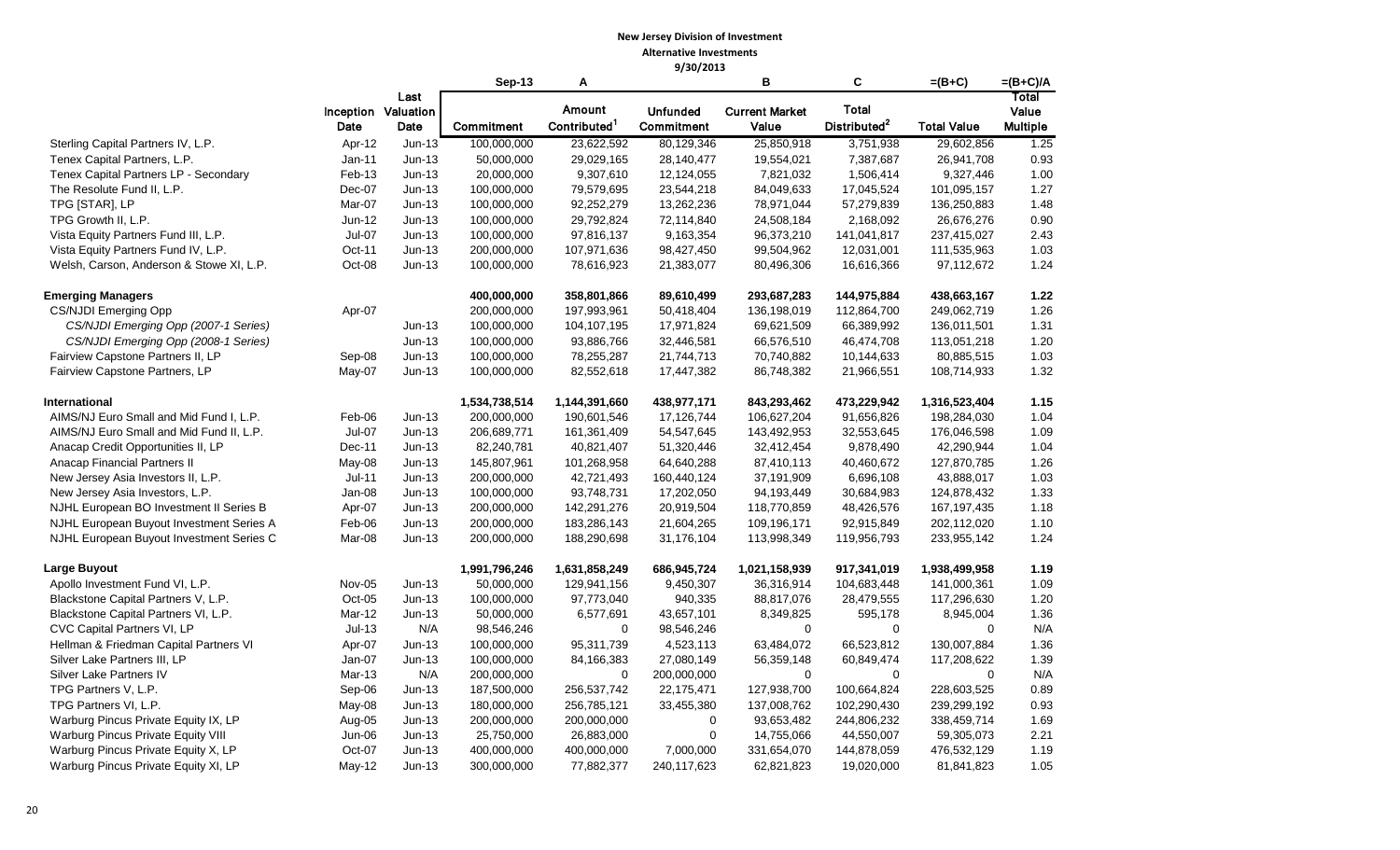#### **New Jersey Division of Investment Alternative Investments**

**9/30/2013**

|                                         |               |                                     | $Sep-13$       | Α                                         |                               | в                              | C                                        | $=(B+C)$           | $=(B+C)/A$                        |
|-----------------------------------------|---------------|-------------------------------------|----------------|-------------------------------------------|-------------------------------|--------------------------------|------------------------------------------|--------------------|-----------------------------------|
|                                         | Date          | Last<br>Inception Valuation<br>Date | Commitment     | <b>Amount</b><br>Contributed <sup>1</sup> | <b>Unfunded</b><br>Commitment | <b>Current Market</b><br>Value | <b>Total</b><br>Distributed <sup>2</sup> | <b>Total Value</b> | Total<br>Value<br><b>Multiple</b> |
| <b>Mezzanine Debt</b>                   |               |                                     | 610,000,000    | 495,893,664                               | 202,449,426                   | 227, 137, 583                  | 431,111,562                              | 658,249,145        | 1.33                              |
| <b>Audax Mezzanine Partners II</b>      | Nov-06        | $Jun-13$                            | 50,000,000     | 55,172,031                                | 644,158                       | 8,327,564                      | 57,041,906                               | 65,369,470         | 1.18                              |
| Blackstone Mezzanine Partners II, LP    | Apr-06        | $Jun-13$                            | 45,000,000     | 40,017,311                                | 7,804,388                     | 10,356,775                     | 46,709,697                               | 57,066,472         | 1.43                              |
| Carlyle Mezzanine Partners II, L.P.     | Dec-07        | $Jun-13$                            | 75,000,000     | 91,767,704                                | 7,631,527                     | 53,457,849                     | 55,099,808                               | 108,557,657        | 1.18                              |
| Gleacher Mezzanine Fund II, LP          | Nov-06        | $Jun-13$                            | 40,000,000     | 36,426,193                                | 3,648,894                     | 20,684,903                     | 21,820,307                               | 42,505,209         | 1.17                              |
| GSO Capital Opportunities Fund II, LP   | <b>Nov-11</b> | $Jun-13$                            | 150,000,000    | 41,737,235                                | 121,705,014                   | 32, 185, 349                   | 23,830,798                               | 56,016,147         | 1.34                              |
| GSO Capital Opportunities Fund, L.P.    | Jul-08        | $Jun-13$                            | 100,000,000    | 113,739,620                               | 5,732,705                     | 44,918,803                     | 145,921,700                              | 190,840,503        | 1.68                              |
| Newstone Capital Partners II, L.P.      | May-11        | $Jun-13$                            | 100,000,000    | 54,645,953                                | 52,699,455                    | 40,926,443                     | 19,803,959                               | 60,730,402         | 1.11                              |
| Newstone Capital Partners, L.P.         | Feb-07        | $Jun-13$                            | 50,000,000     | 62,387,617                                | 2,583,285                     | 16,279,898                     | 60,883,388                               | 77,163,286         | 1.24                              |
| <b>Secondaries</b>                      |               |                                     | 275,270,884    | 260,040,450                               | 38,045,996                    | 185,715,037                    | 161,876,871                              | 347,591,909        | 1.34                              |
| Lexington Capital Partners VI-B         | Jun-06        | $Jun-13$                            | 50,000,000     | 50,171,433                                | 1,100,300                     | 30,407,074                     | 34,484,048                               | 64,891,122         | 1.29                              |
| NB Sec Opps Offshore Fund II LP         | Jul-08        | $Jun-13$                            | 100,000,000    | 89,327,792                                | 22,634,538                    | 65,050,100                     | 63,620,074                               | 128,670,174        | 1.44                              |
| Partners Group Secondary 2006 LP        | Sep-06        | $Jun-13$                            | 52,829,609     | 53,008,507                                | 4,054,158                     | 24,604,939                     | 37,454,781                               | 62,059,720         | 1.17                              |
| Partners Group Secondary 2008, L.P.     | Sep-08        | $Jun-13$                            | 72,441,275     | 67,532,719                                | 10,257,000                    | 65,652,924                     | 26,317,968                               | 91,970,892         | 1.36                              |
| <b>Small/Midsize Buyout</b>             |               |                                     | 650,000,000    | 611,310,967                               | 137,149,599                   | 482,439,216                    | 275,983,986                              | 758,423,202        | 1.24                              |
| <b>CSFB/NJDI Investment Fund</b>        | Nov-05        |                                     | 650,000,000    | 611,310,967                               | 137,149,599                   | 482,439,216                    | 275,983,986                              | 758,423,202        | 1.24                              |
| CSFB/NJDI Investment Fund 2005-1 Series |               | $Jun-13$                            | 200,000,000    | 215,467,523                               | 16,861,406                    | 168,939,941                    | 103,221,782                              | 272,161,723        | 1.26                              |
| CSFB/NJDI Investment Fund 2006-1 Series |               | $Jun-13$                            | 250,000,000    | 254,753,783                               | 33,520,721                    | 200,016,546                    | 122,031,166                              | 322,047,712        | 1.26                              |
| CSFB/NJDI Investment Fund 2008-1 Series |               | $Jun-13$                            | 200,000,000    | 141,089,660                               | 86,767,472                    | 113,482,729                    | 50,731,038                               | 164,213,767        | 1.16                              |
| <b>Special Situations</b>               |               |                                     | 500,000,000    | 136,069,058                               | 412,026,880                   | 98,777,119                     | 48,164,998                               | 146,942,118        | 1.08                              |
| Blackstone TOP Fund-A, L.P.             | $Jan-12$      | $Jun-13$                            | 500,000,000    | 136,069,058                               | 412,026,880                   | 98,777,119                     | 48,164,998                               | 146,942,118        | 1.08                              |
| <b>Venture Capital</b>                  |               |                                     | 280,000,000    | 208,960,270                               | 114,539,934                   | 200,180,175                    | 65,999,656                               | 266,179,831        | 1.27                              |
| General Catalyst Group VI, L.P.         | $Jan-12$      | $Jun-13$                            | 15,000,000     | 6,675,000                                 | 8,325,000                     | 6,388,182                      | 0                                        | 6,388,182          | 0.96                              |
| JP Morgan Direct/Pooled VC Instit III   | Jun-06        |                                     | 50,000,000     | 48,566,852                                | 7,598,237                     | 40,746,512                     | 15,423,669                               | 56,170,181         | 1.16                              |
| JP Morgan Direct VC Institutional III   |               | $Jun-13$                            | 10,000,000     | 964,595                                   | 111,155                       | 488,958                        | 350,215                                  | 839,173            | 0.87                              |
| JP Morgan Pooled VC Institutional III   |               | $Jun-13$                            | 40,000,000     | 47,602,257                                | 7,487,082                     | 40,257,554                     | 15,073,454                               | 55,331,008         | 1.16                              |
| Khosla Venutres IV, L.P.                | $Jan-12$      | $Jun-13$                            | 25,000,000     | 10,375,000                                | 14,625,000                    | 10,155,136                     | 1,272,455                                | 11,427,591         | 1.10                              |
| NB Crossroads Fund XVIII                | Nov-06        | $Jun-13$                            | 50,000,000     | 42,000,000                                | 14,500,000                    | 44,234,961                     | 11,325,560                               | 55,560,521         | 1.32                              |
| NB/NJ Custom Investment Fund            | Aug-07        | $Jun-13$                            | 100.000.000    | 88.207.620                                | 42.627.495                    | 86.164.239                     | 37.977.972                               | 124.142.211        | 1.41                              |
| Tenaya Capital VI, L.P.                 | Jul-12        | $Jun-13$                            | 40,000,000     | 13,135,798                                | 26,864,202                    | 12,491,146                     | 0                                        | 12,491,146         | 0.95                              |
| <b>Private Equity Subtotal</b>          |               |                                     | 11,089,612,951 | 8,034,533,001                             | 4,112,216,732                 | 5,861,235,060                  | 4,221,694,262                            | 10,082,929,322     | 1.25                              |
| <b>Real Estate</b>                      |               |                                     |                |                                           |                               |                                |                                          |                    |                                   |
| <b>Debt</b>                             |               |                                     | 1,398,619,382  | 948,637,742                               | 449,565,509                   | 837,244,125                    | 409,141,731                              | 1,246,385,856      | 1.31                              |
| CT High Grade Partners II, LLC          | May-08        | $Jun-13$                            | 675,000,000    | 572,861,303                               | 99,133,604                    | 683,010,892                    | 55,657,208                               | 738,668,099        | 1.29                              |
| Guggenheim Structured Real Estate III   | Sep-07        | $Jun-13$                            | 100,000,000    | 100,000,000                               | $\mathbf 0$                   | 26,196,780                     | 52, 187, 322                             | 78,384,102         | 0.78                              |
| Lone Star Fund VII (U.S.) LP            | $May-11$      | $Jun-13$                            | 300,000,000    | 271,645,524                               | 30,943,439                    | 123,811,516                    | 301,181,447                              | 424,992,963        | 1.56                              |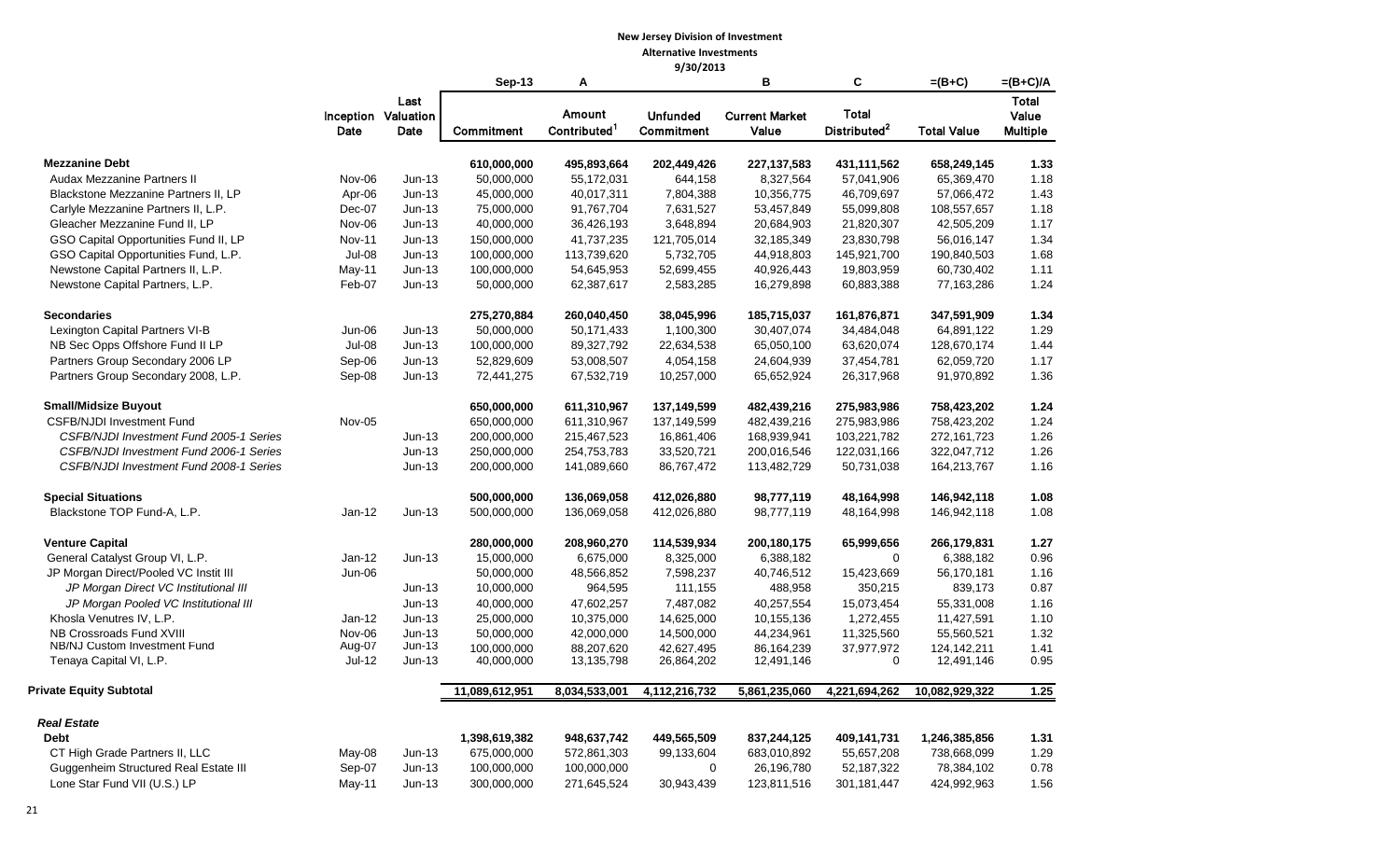#### **New Jersey Division of Investment**

**Alternative Investments 9/30/2013**

|                                                                            |                  |                                     |                           |                                    | 313012013                     |                                |                                          |                    |                                          |
|----------------------------------------------------------------------------|------------------|-------------------------------------|---------------------------|------------------------------------|-------------------------------|--------------------------------|------------------------------------------|--------------------|------------------------------------------|
|                                                                            |                  |                                     | Sep-13                    | Α                                  |                               | в                              | $\mathbf c$                              | $=(B+C)$           | $=(B+C)/A$                               |
|                                                                            | Date             | Last<br>Inception Valuation<br>Date | <b>Commitment</b>         | Amount<br>Contributed <sup>1</sup> | <b>Unfunded</b><br>Commitment | <b>Current Market</b><br>Value | <b>Total</b><br>Distributed <sup>2</sup> | <b>Total Value</b> | <b>Total</b><br>Value<br><b>Multiple</b> |
| M&G Real Estate Debt Fund II, LP                                           | $Jul-13$         | N/A                                 | 121,194,595               | 4,128,992                          | 117,065,602                   | 4,222,913                      | 115,754                                  | 4,338,667          | 1.05                                     |
| M&G Real Estate Debt Fund III, LP                                          | $Jul-13$         | N/A                                 | 202,424,787               | 1,923                              | 202,422,864                   | 2,024                          | 0                                        | 2,024              | 1.05                                     |
| <b>Equity</b>                                                              |                  |                                     | 5,099,699,298             | 3,231,860,303                      | 2,079,454,792                 | 2,480,020,716                  | 962,933,383                              | 3,442,954,098      | 1.07                                     |
| AEW Core Property Trust U.S. Inc.                                          | Oct-07           | $Jun-13$                            | 100,000,000               | 100,000,000                        | $\Omega$                      | 87,199,660                     | 20,806,023                               | 108,005,684        | 1.08                                     |
| ARA Asia Dragon Limited                                                    | Sep-07           | $Jun-13$                            | 100,000,000               | 92,842,000                         | 7,158,000                     | 67,340,364                     | 63,090,231                               | 130,430,595        | 1.40                                     |
| Blackstone Real Estate Partners Asia LP                                    | $Jun-13$         | N/A                                 | 500,000,000               | 43,851,626                         | 456,148,374                   | 43,851,626                     | 0                                        | 43,851,626         | 1.00                                     |
| <b>Blackstone Real Estate V</b>                                            | Feb-06           | $Jun-13$                            | 75,000,000                | 78,170,516                         | 3,313,359                     | 90,056,727                     | 34,794,286                               | 124,851,014        | 1.60                                     |
| <b>Blackstone Real Estate VI</b>                                           | Feb-07           | $Jun-13$                            | 100,000,000               | 98,222,865                         | 5,632,017                     | 123,838,309                    | 30,035,006                               | 153,873,315        | 1.57                                     |
| Blackstone Real Estate Partners VI, Sec                                    | <b>Nov-11</b>    | $Jun-13$                            | 43,624,688                | 39,485,932                         | 4,138,756                     | 54,023,853                     | 10,019,730                               | 64,043,583         | 1.62                                     |
| <b>Blackstone Real Estate VII</b>                                          | Dec-11           | $Jun-13$                            | 300,000,000               | 170,798,450                        | 143,313,424                   | 186,653,521                    | 30,319,273                               | 216,972,794        | 1.27                                     |
| Capri Urban                                                                | Sep-07           | $Jun-13$                            | 50,000,000                | 49,475,115                         | 524,885                       | 35,508,092                     | 0                                        | 35,508,092         | 0.72                                     |
| Carlyle Realty Partners V LP                                               | Feb-07           | $Jun-13$                            | 100,000,000               | 121,584,207                        | 37,488,966                    | 42,127,308                     | 107,745,831                              | 149,873,139        | 1.23                                     |
| <b>CBRE Strategic Partners Europe Fund III</b>                             | May-07           | $Jun-13$                            | 54,712,075                | 53,981,104                         | 730,971                       | 27,164,963                     | 0                                        | 27,164,963         | 0.50                                     |
| CBRE Strategic Partners U.S. Opp V                                         | Nov-07           | $Jun-13$                            | 75,000,000                | 69,388,002                         | 7,564,490                     | 57,834,360                     | 9,935,512                                | 67,769,872         | 0.98                                     |
| <b>CBRE Strategic Partners US Fund IV</b>                                  | $Dec-05$         | $Jun-13$                            | 50,000,000                | 50,000,000                         | $\mathbf 0$                   | 8,754,050                      | 0                                        | 8,754,050          | 0.18                                     |
| CIM Fund III, L.P.                                                         | Jul-07           | $Jun-13$                            | 50,000,000                | 45,377,750                         | 4,622,250                     | 65,518,195                     | 1,626,122                                | 67,144,317         | 1.48                                     |
| CIM Urban REIT, LLC                                                        | Jun-06           | $Jun-13$                            | 50,000,000                | 50,000,000                         | $\mathbf 0$                   | 54,435,006                     | 11,578,175                               | 66,013,181         | 1.32                                     |
| Exeter - Core Industrial Venture Fund                                      | Apr-12           | $Jun-13$                            | 200,000,000               | 101,722,500                        | 98,277,500                    | 101,576,677                    | 3,762,000                                | 105,338,677        | 1.04                                     |
| Five Mile Capital Partners II, LP                                          | Dec-07           | $Jun-13$                            | 100,000,000               | 100,000,000                        | 8,810,268                     | 80,337,105                     | 31,360,807                               | 111,697,912        | 1.12                                     |
| Heitman America Real Estate Trust, L.P.                                    | Jan-07           | $Jun-13$                            | 100,000,000               | 100,000,000                        | $\mathbf 0$                   | 107,081,099                    | 20,978,640                               | 128,059,739        | 1.28                                     |
| JP Morgan Alternative Property Fund II                                     | Mar-06           | $Jun-13$                            | 50,000,000                | 48,484,531                         | 1,515,469                     | 7,766,204                      | 27,918,181                               | 35,684,386         | 0.74                                     |
| L&B Diversified Strategy Partners, LP                                      | Mar-08           | $Jun-13$                            | 34,300,000                | 31,856,592                         | 2,443,409                     | 17,866,880                     | 17,759,645                               | 35,626,525         | 1.12                                     |
| LaSalle Asia Opportunity Fund III                                          | Jul-07           | $Jun-13$                            | 80,000,000                | 63,417,366                         | 20,868,304                    | 37,954,491                     | 22,607,738                               | 60,562,229         | 0.95                                     |
| Lone Star Real Estate Fund II (U.S.) LP                                    | May-11           | $Jun-13$                            | 100,000,000               | 64,217,050                         | 35,707,950                    | 51,935,662                     | 22,313,035                               | 74,248,698         | 1.16                                     |
| Lubert Adler Real Estate Fund VI-B                                         | Feb-11           | $Jun-13$                            | 100,000,000               | 90,000,000                         | 10,664,823                    | 97,578,990                     | 17,000,000                               | 114,578,990        | 1.27                                     |
| MacFarlane Urban Real Estate Fund II, LP                                   | Nov-06           | $Jun-13$                            | 75,000,000                | 76,652,840                         | 6,236                         | 14,805,075                     | 1,652,837                                | 16,457,912         | 0.21                                     |
| NJDOI/GMAM Core Plus RE Investment                                         | May-08           | $Jun-13$                            | 81,500,000                | 69,380,234                         | 16,650,581                    | 45,115,432                     | 57,040,268                               | 102,155,700        | 1.47                                     |
| NJDOI/GMAM Opp RE Investment Program                                       | May-08           | $Jun-13$                            | 25,000,000                | 13,845,595                         | 10,427,624                    | 12,508,849                     | 2,798,871                                | 15,307,720         | 1.11                                     |
| Northwood Real Estate Co-Invest                                            | Dec-12           | $Jun-13$                            | 75,000,000                | 4,902,581                          | 70,097,419                    | 4,642,872                      | $\mathbf 0$                              | 4,642,872          | 0.95                                     |
| Northwood Real Estate Partners                                             | Dec-12           | $Jun-13$                            | 75,000,000                | 27,781,178                         | 47,380,100                    | 27,191,161                     | 273,177                                  | 27,464,338         | 0.99                                     |
| OZNJ Real Estate Opportunities, LP                                         | Mar-13           | N/A                                 | 100,000,000               | 0                                  | 100,000,000                   | 0                              | 0                                        | $\mathbf 0$        | N/A                                      |
| Perella Weinberg Real Estate Fund II LP                                    | $Jul-13$         | N/A                                 | 101,470,528               | 3,109,807                          | 98,360,721                    | 3,163,084                      | 0                                        | 3,163,084          | 1.02                                     |
| PLA Residential Fund III                                                   | Feb-08           | $Jun-13$                            | 50,000,000                | 50,000,000                         | $\mathbf 0$                   | 53,170,900                     | 186,986                                  | 53,357,886         | 1.07                                     |
| <b>Prime Property Fund</b>                                                 | Aug-07           | $Jun-13$                            | 130,000,000               | 150,000,000                        | $\boldsymbol{0}$              | 86,293,716                     | 60,240,841                               | 146,534,556        | 0.98                                     |
| PRISA II                                                                   | Jun-07           | $Jun-13$                            | 60,000,000                | 100,000,000                        | $\mathbf 0$                   | 46,802,998                     | 48,737,663                               | 95,540,661         | 0.96                                     |
| PRISA Real Estate Separate Account                                         |                  |                                     | 265,000,000               |                                    | $\mathbf{0}$                  |                                |                                          | 292,442,911        |                                          |
|                                                                            | Dec-06           | $Jun-13$<br>N/A                     |                           | 300,000,000<br>0                   |                               | 173,086,384<br>$\mathbf 0$     | 119,356,528<br>0                         | $\mathbf 0$        | 0.97                                     |
| Prologis European Properties Fund II<br>RE Capital Asia Partners III, L.P. | Sep-13           | $Jun-13$                            | 379,092,006<br>80,000,000 | 25,148,246                         | 379,092,006<br>60,061,264     | 27,372,356                     | 7,937,640                                | 35,309,995         | N/A<br>1.40                              |
|                                                                            | Aug-12<br>Oct-06 |                                     | 100,000,000               |                                    |                               |                                |                                          |                    | 0.50                                     |
| <b>RREEF Global Opportunity Fund II</b>                                    |                  | $Jun-13$                            |                           | 97,376,296                         | 2,623,705                     | 8,624,845                      | 39,698,012                               | 48,322,857         |                                          |
| Silverpeak Legacy Pension Partners III, L.P.                               | May-08           | $Jun-13$                            | 100,000,000               | 44,586,329                         | 55,219,766                    | 17,416,194                     | 1,162,545                                | 18,578,739         | 0.42                                     |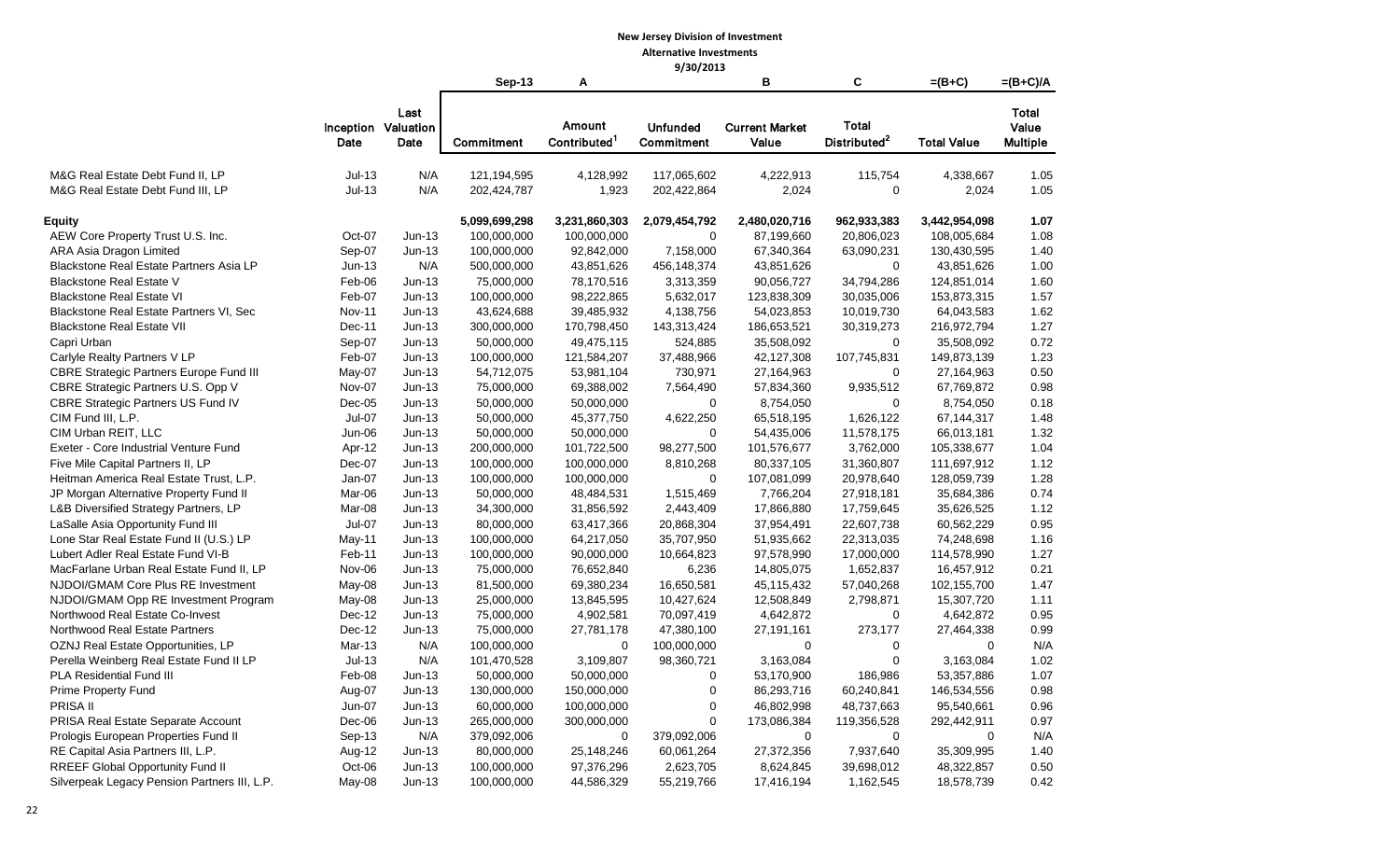## **New Jersey Division of Investment**

**Alternative Investments**

|                                                                        |                             |              |               |                                    | 9/30/2013                     |                                |                                          |                    |                                          |
|------------------------------------------------------------------------|-----------------------------|--------------|---------------|------------------------------------|-------------------------------|--------------------------------|------------------------------------------|--------------------|------------------------------------------|
|                                                                        |                             |              | Sep-13        | Α                                  |                               | В                              | C                                        | $=(B+C)$           | $=(B+C)/A$                               |
|                                                                        | Inception Valuation<br>Date | Last<br>Date | Commitment    | Amount<br>Contributed <sup>1</sup> | <b>Unfunded</b><br>Commitment | <b>Current Market</b><br>Value | <b>Total</b><br>Distributed <sup>2</sup> | <b>Total Value</b> | <b>Total</b><br>Value<br><b>Multiple</b> |
|                                                                        |                             |              |               |                                    |                               |                                |                                          |                    |                                          |
| TPG/NJ (RE) Partnership, LP                                            | Feb-13                      | N/A          | 350,000,000   | 51,000,000                         | 299,000,000                   | 51,000,000                     | 0                                        | 51,000,000         | 1.00                                     |
| Tucker Development/Acquisition Fund<br>Walton Street Mexico Fund I, LP | Oct-07                      | $Jun-13$     | 50,000,000    | 48,899,890                         | 1,100,110                     | 46,565,165                     | 0                                        | 46,565,165         | 0.95<br>0.91                             |
|                                                                        | Jun-08                      | $Jun-13$     | 25,000,000    | 19,725,000                         | 5,275,000                     | 17,987,642                     | 0                                        | 17,987,642         |                                          |
| Walton Street Real Estate Fund Sidecar V                               | Dec-06                      | $Jun-13$     | 25,000,000    | 25,000,000                         | 0<br>0                        | 6,947,304                      | 3,260,870                                | 10,208,174         | 0.41                                     |
| Walton Street Real Estate Fund V                                       | $Jun-06$                    | $Jun-13$     | 75,000,000    | 75,000,000                         |                               | 40,878,502                     | 9,395,523                                | 50,274,025         | 0.67                                     |
| Walton Street Real Estate Fund VI                                      | Oct-07                      | Jun-13       | 75,000,000    | 66,485,899                         | 8,514,101                     | 67,676,660                     | 13,562,736                               | 81,239,395         | 1.22                                     |
| Warburg Pincus Real Estate Fund I                                      | Sep-06                      | $Jun-13$     | 100,000,000   | 95,333,333                         | 500,000                       | 78,281,225                     | 53,865,500                               | 132,146,725        | 1.39                                     |
| Westbrook Real Estate Fund VIII                                        | Feb-08                      | $Jun-13$     | 100,000,000   | 110,980,414                        | 0                             | 88,108,953                     | 46,615,651                               | 134,724,604        | 1.21                                     |
| Westbrook VII                                                          | Jan-07                      | $Jun-13$     | 40,000,000    | 40,000,000                         | 0                             | 30,539,471                     | 13,139,398                               | 43,678,869         | 1.09                                     |
| Wheelock SREF NJ CO-Invest Feeder, LP                                  | <b>Nov-12</b>               | $Jun-13$     | 50,000,000    | 0                                  | 50,000,000                    | $\mathbf 0$                    | 0                                        | $\mathbf 0$        | N/A                                      |
| Wheelock Street Real Estate Fund, L.P.                                 | Dec-11                      | $Jun-13$     | 100,000,000   | 73,777,057                         | 26,222,943                    | 85,438,785                     | 358,103                                  | 85,796,888         | 1.16                                     |
| <b>Real Estate Subtotal</b>                                            |                             |              | 6,498,318,680 | 4,180,498,045                      | 2,529,020,300                 | 3,317,264,841                  | 1,372,075,113                            | 4,689,339,954      | 1.12                                     |
| <b>Hedge Fund</b>                                                      |                             |              |               |                                    |                               |                                |                                          |                    |                                          |
| <b>Absolute Return</b>                                                 |                             |              | 550,000,000   | 550,000,000                        | 0                             | 573,128,800                    | 0                                        | 573,128,800        | 1.04                                     |
| <b>BlueCrest Capital Management LLP</b>                                | Apr-12                      | Aug-13       | 200,000,000   | 200,000,000                        | 0                             | 202,105,600                    | 0                                        | 202,105,600        | 1.01                                     |
| Brevan Howard Fund Limited                                             | <b>Nov-11</b>               | $Jun-13$     | 200,000,000   | 200,000,000                        | 0                             | 214,951,200                    | 0                                        | 214,951,200        | 1.07                                     |
| MKP Opportunity Partners, L.P.                                         | Sep-12                      | Aug-13       | 150,000,000   | 150,000,000                        | 0                             | 156,072,000                    | $\mathbf 0$                              | 156,072,000        | 1.04                                     |
| <b>Credit</b>                                                          |                             |              | 1,200,000,000 | 1,011,197,093                      | 207,797,945                   | 1,207,070,287                  | 20,065,743                               | 1,227,136,030      | 1.21                                     |
| Canyon Value Realization Fund                                          | Jun-07                      | Aug-13       | 75,000,000    | 75,000,000                         | 0                             | 117,655,200                    | $\mathbf 0$                              | 117,655,200        | 1.57                                     |
| Canyon Balanced Fund                                                   | $Jul-11$                    | Aug-13       | 125,000,000   | 125,000,000                        | 0                             | 162,440,944                    | 1,070,704                                | 163,511,648        | 1.31                                     |
| Claren Road Credit Master Fund, Ltd.                                   | $Jun-12$                    | Aug-13       | 150,000,000   | 150,000,000                        | 0                             | 159,987,900                    | 0                                        | 159,987,900        | 1.07                                     |
| GSO Credit Partners - A, L.P.                                          | Mar-12                      | Aug-13       | 250,000,000   | 250,000,000                        | 0                             | 329,485,000                    | 0                                        | 329,485,000        | 1.32                                     |
| GSO Special Situations Fund, L.P.                                      | Feb-12                      | $Jul-13$     | 100,000,000   | 100,000,000                        | $\mathbf 0$                   | 124,652,800                    | 0                                        | 124,652,800        | 1.25                                     |
| Lazard Rathmore Fund, Ltd.                                             | Aug-12                      | Aug-13       | 150,000,000   | 100,000,000                        | 50,000,000                    | 109,127,300                    | $\mathbf 0$                              | 109,127,300        | 1.09                                     |
| OZNJ Private Opportunities LP                                          | Mar-13                      | $Jul-13$     | 200,000,000   | 61,197,093                         | 157,797,945                   | 42,796,943                     | 18,995,039                               | 61,791,981         | 1.01                                     |
| Regiment Capital Ltd. Fund                                             | Dec-11                      | Aug-13       | 150,000,000   | 150,000,000                        | 0                             | 160,924,200                    | $\mathbf 0$                              | 160,924,200        | 1.07                                     |
| <b>Distressed</b>                                                      |                             |              | 350,000,000   | 450,000,000                        | 0                             | 498,436,765                    | 137,359,172                              | 635,795,937        | 1.41                                     |
| Centerbridge Credit Partners                                           | Oct-07                      | Aug-13       | 200,000,000   | 200,000,000                        | 0                             | 261,819,783                    | 36,594,206                               | 298,413,989        | 1.49                                     |
| King Street Capital                                                    | Feb-07                      | Aug-13       | 150,000,000   | 150,000,000                        | 0                             | 230,577,900                    | 0                                        | 230,577,900        | 1.54                                     |
| Marathon Special Opp Fund, LTD                                         | Jul-08                      | Aug-13       | 0             | 100,000,000                        | 0                             | 6,039,081                      | 100,764,966                              | 106,804,047        | 1.07                                     |
| <b>Equity Long/ Short</b>                                              |                             |              | 1,425,000,000 | 1,200,000,000                      | 375,000,000                   | 1,228,648,457                  | 232,324,412                              | 1,460,972,869      | 1.22                                     |
| Archipelago Partners, LP                                               | Jun-06                      | Aug-13       | 150,000,000   | 150,000,000                        | 0                             | 229,274,400                    | 0                                        | 229,274,400        | 1.53                                     |
| Ascend Partners Fund II, LP                                            | Jul-07                      | $Jun-13$     | $\mathbf 0$   | 150,000,000                        | 0                             | 8,280,232                      | 157,324,412                              | 165,604,644        | 1.10                                     |
| Asia Century Quest Capital LLC                                         | Aug-08                      | Aug-13       | 150,000,000   | 150,000,000                        | 0                             | 82,157,400                     | 75,000,000                               | 157, 157, 400      | 1.05                                     |
| Bay Pond Partners, L.P.                                                | Apr-12                      | Aug-13       | 150,000,000   | 150,000,000                        | 0                             | 168,676,650                    | 0                                        | 168,676,650        | 1.12                                     |
| Cadian Fund, L.P.                                                      | May-12                      | Aug-13       | 100,000,000   | 100,000,000                        | 0                             | 98,720,700                     | 0                                        | 98,720,700         | 0.99                                     |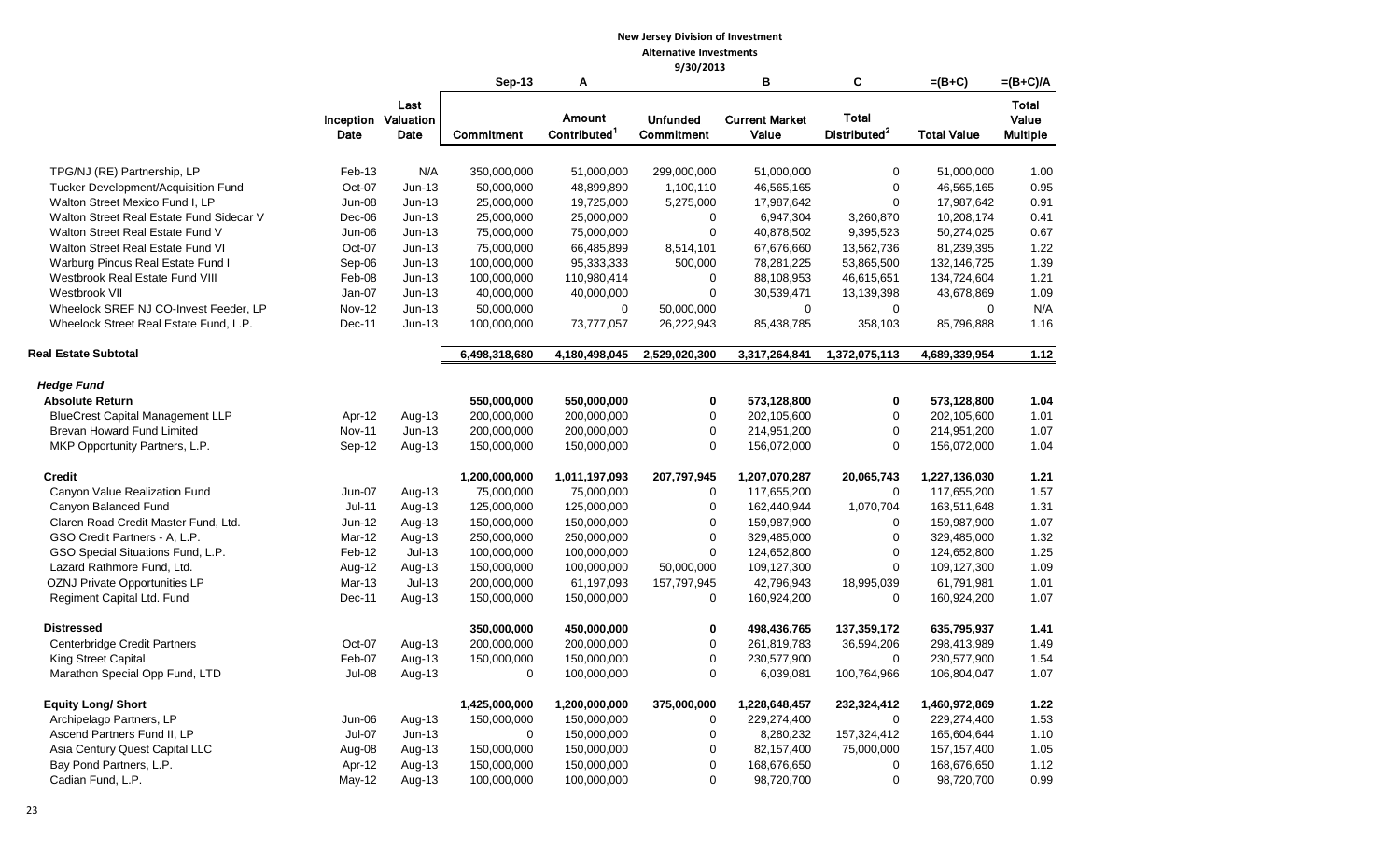#### **New Jersey Division of Investment Alternative Investments**

|                                              |                             |              |               |                                    | 9/30/2013                     |                                |                                          |                    |                                          |
|----------------------------------------------|-----------------------------|--------------|---------------|------------------------------------|-------------------------------|--------------------------------|------------------------------------------|--------------------|------------------------------------------|
|                                              |                             |              |               | Α                                  |                               | в                              | C                                        | $=(B+C)$           | $=(B+C)/A$                               |
|                                              | Inception Valuation<br>Date | Last<br>Date | Commitment    | Amount<br>Contributed <sup>1</sup> | <b>Unfunded</b><br>Commitment | <b>Current Market</b><br>Value | <b>Total</b><br>Distributed <sup>2</sup> | <b>Total Value</b> | <b>Total</b><br>Value<br><b>Multiple</b> |
| Omega Overseas Partners Ltd. Class-B         | Jan-07                      | Aug-13       | 225,000,000   | 125,000,000                        | 100,000,000                   | 187,774,875                    | 0                                        | 187,774,875        | 1.50                                     |
| Scopia PX, LLC                               | $Jan-13$                    | Aug-13       | 150,000,000   | 125,000,000                        | 25,000,000                    | 132,959,000                    | $\mathbf 0$                              | 132,959,000        | 1.06                                     |
| ValueAct Capital Partners II, L.P.           | <b>Nov-11</b>               | Aug-13       | 150,000,000   | 150,000,000                        | $\mathbf 0$                   | 205,092,900                    | $\mathbf 0$                              | 205,092,900        | 1.37                                     |
| ValueAct Co-Invest International LP          | $Jun-13$                    | N/A          | 200,000,000   | 0                                  | 200,000,000                   | $\mathbf 0$                    | $\mathbf 0$                              | $\mathbf 0$        | N/A                                      |
| Visium Balanced Offshore Fund, Ltd           | Aug-12                      | Aug-13       | 150,000,000   | 100,000,000                        | 50,000,000                    | 115,712,300                    | $\mathbf 0$                              | 115,712,300        | 1.16                                     |
| <b>Event Driven</b>                          |                             |              | 1,200,000,000 | 716,588,611                        | 483,411,389                   | 890,842,747                    | 30,000,000                               | 920,842,747        | 1.29                                     |
| Cevian Capital II, L.P.                      | Apr-12                      | $Jul-13$     | 150,000,000   | 125,000,000                        | 25,000,000                    | 139,721,500                    | 0                                        | 139,721,500        | 1.12                                     |
| Davidson Kempner Institutional Partners, L.P | Dec-06                      | Aug-13       | 150,000,000   | 150,000,000                        | $\mathbf 0$                   | 211,701,000                    | $\mathbf 0$                              | 211,701,000        | 1.41                                     |
| Elliott Associates, L.P.                     | Apr-12                      | $Jun-13$     | 200,000,000   | 20,000,000                         | 180,000,000                   | 22,377,100                     | $\mathbf 0$                              | 22,377,100         | 1.12                                     |
| JANA Strategic Investment Fund II, LP        | $Jun-13$                    | Aug-13       | 300,000,000   | 21,588,611                         | 278,411,389                   | 21,374,517                     | $\mathbf 0$                              | 21,374,517         | 0.99                                     |
| Pershing Square LP                           | Apr-10                      | Aug-13       | 200,000,000   | 200,000,000                        | 0                             | 221,224,230                    | 30,000,000                               | 251,224,230        | 1.26                                     |
| Third Point Offshore Fund, LTD.              | Apr-11                      | Aug-13       | 100,000,000   | 100,000,000                        | $\mathbf 0$                   | 128,294,600                    | $\mathbf 0$                              | 128,294,600        | 1.28                                     |
| York Capital Management, LP                  | Feb-07                      | Aug-13       | 100,000,000   | 100,000,000                        | $\mathbf 0$                   | 146,149,800                    | $\mathbf 0$                              | 146,149,800        | 1.46                                     |
| <b>Fund of Funds</b>                         |                             |              | 2,210,000,000 | 2,057,758,928                      | 152,241,072                   | 2,299,796,386                  | 29,590,586                               | 2,329,386,972      | 1.13                                     |
| AIMS/NJ Multi-Strategy Portfolio, LLC        | Aug-06                      | Jun-13       | 550,000,000   | 550,000,000                        | $\mathbf 0$                   | 675,628,156                    | 0                                        | 675,628,156        | 1.23                                     |
| Arden Garden State NJ Fund LP.               | Jun-06                      | $Jul-13$     | 500,000,000   | 500,000,000                        | 0                             | 541,408,094                    | 0                                        | 541,408,094        | 1.08                                     |
| Protege Partners, LP                         | Jun-07                      | Aug-13       | 150,000,000   | 150,000,000                        | $\mathbf 0$                   | 162,479,773                    | $\mathbf 0$                              | 162,479,773        | 1.08                                     |
| RC Woodley Park, LP                          | Aug-06                      | $Jun-13$     | 810,000,000   | 751,258,928                        | 58,741,072                    | 809,172,321                    | 29,590,586                               | 838,762,907        | 1.12                                     |
| Reservoir Strategic Partners Fund, LP        | $Jul-11$                    | Aug-13       | 200,000,000   | 106,500,000                        | 93,500,000                    | 111,108,042                    | $\mathbf 0$                              | 111,108,042        | 1.04                                     |
| <b>Global Macro</b>                          |                             |              | 300,000,000   | 300,000,000                        | 0                             | 291,275,600                    | 0                                        | 291,275,600        | 0.97                                     |
| Lynx (Bermuda) Ltd.                          | Mar-11                      | $Jul-13$     | 100,000,000   | 100,000,000                        | 0                             | 93,815,800                     | $\mathbf 0$                              | 93,815,800         | 0.94                                     |
| <b>Winton Futures Fund</b>                   | $Jan-11$                    | Aug-13       | 200,000,000   | 200,000,000                        | $\mathbf 0$                   | 197,459,800                    | $\mathbf 0$                              | 197,459,800        | 0.99                                     |
| <b>Multi-Strategy</b>                        |                             |              | 500,000,000   | 551,096,209                        | 102,946,438                   | 434,997,223                    | 243,233,446                              | 678,230,669        | 1.23                                     |
| AG Garden Partners, LP                       | Mar-06                      | Aug-13       | $\mathbf{0}$  | 150,000,000                        | $\mathbf{0}$                  | 9,364,459                      | 152,650,000                              | 162,014,459        | 1.08                                     |
| Dyal NJ Investors, L.P.                      | Oct-12                      | $Jun-13$     | 200,000,000   | 101,096,209                        | 102,946,438                   | 93,373,914                     | 15,583,446                               | 108,957,360        | 1.08                                     |
| Farallon Capital Inst. Partners, L.P.        | Jun-07                      | Aug-13       | 150,000,000   | 150,000,000                        | $\mathbf 0$                   | 86,847,300                     | 75,000,000                               | 161,847,300        | 1.08                                     |
| OZ Domestic Partners II, Ltd.                | $Jun-06$                    | Aug-13       | 150,000,000   | 150,000,000                        | 0                             | 245,411,550                    | $\mathbf 0$                              | 245,411,550        | 1.64                                     |
| <b>Hedge Fund Subtotal</b>                   |                             |              | 7,735,000,000 | 6,836,640,842                      | 1,321,396,844                 | 7,424,196,265                  | 692,573,359                              | 8,116,769,624      | 1.19                                     |
| <b>Real Assets</b>                           |                             |              |               |                                    |                               |                                |                                          |                    |                                          |
| Blackstone Energy Partners, L.P.             | Mar-12                      | $Jun-13$     | 150,000,000   | 58,180,422                         | 92,043,434                    | 66,746,692                     | 23,982,442                               | 90,729,134         | 1.56                                     |
| <b>Blackstone Resources Select Fund</b>      | Aug-11                      | $Jul-13$     | 250,000,000   | 250,000,000                        | 0                             | 214,682,500                    | 0                                        | 214,682,500        | 0.86                                     |
| Blackstone TOP Fund - A, L.P.                | $Jul-12$                    | $Jun-13$     | 250,000,000   | 216,514,620                        | 51,575,850                    | 201,119,121                    | 25,423,395                               | 226,542,517        | 1.05                                     |
| BX NJ Co-Invest, L.P.                        | Aug-12                      | $Jun-13$     | 20,014,142    | 20,014,142                         | 0                             | 49,861,912                     | 0                                        | 49,861,912         | 2.49                                     |
| Gresham Commodity Fund (ETAP)                | Feb-08                      | Aug-13       | 200,000,000   | 200,000,000                        | 0                             | 146,860,800                    | 0                                        | 146,860,800        | 0.73                                     |
| Gresham Commodity Fund (TAP)                 | Nov-07                      | Aug-13       | 200,000,000   | 200,000,000                        | 0                             | 89,098,125                     | 75,000,000                               | 164,098,125        | 0.82                                     |
| GSO Energy Partners - A, L.P.                | Mar-12                      | $Jun-13$     | 500,000,000   | 165,126,136                        | 337,837,336                   | 175,542,690                    | 4,539,096                                | 180,081,786        | 1.09                                     |
|                                              |                             |              |               |                                    |                               |                                |                                          |                    |                                          |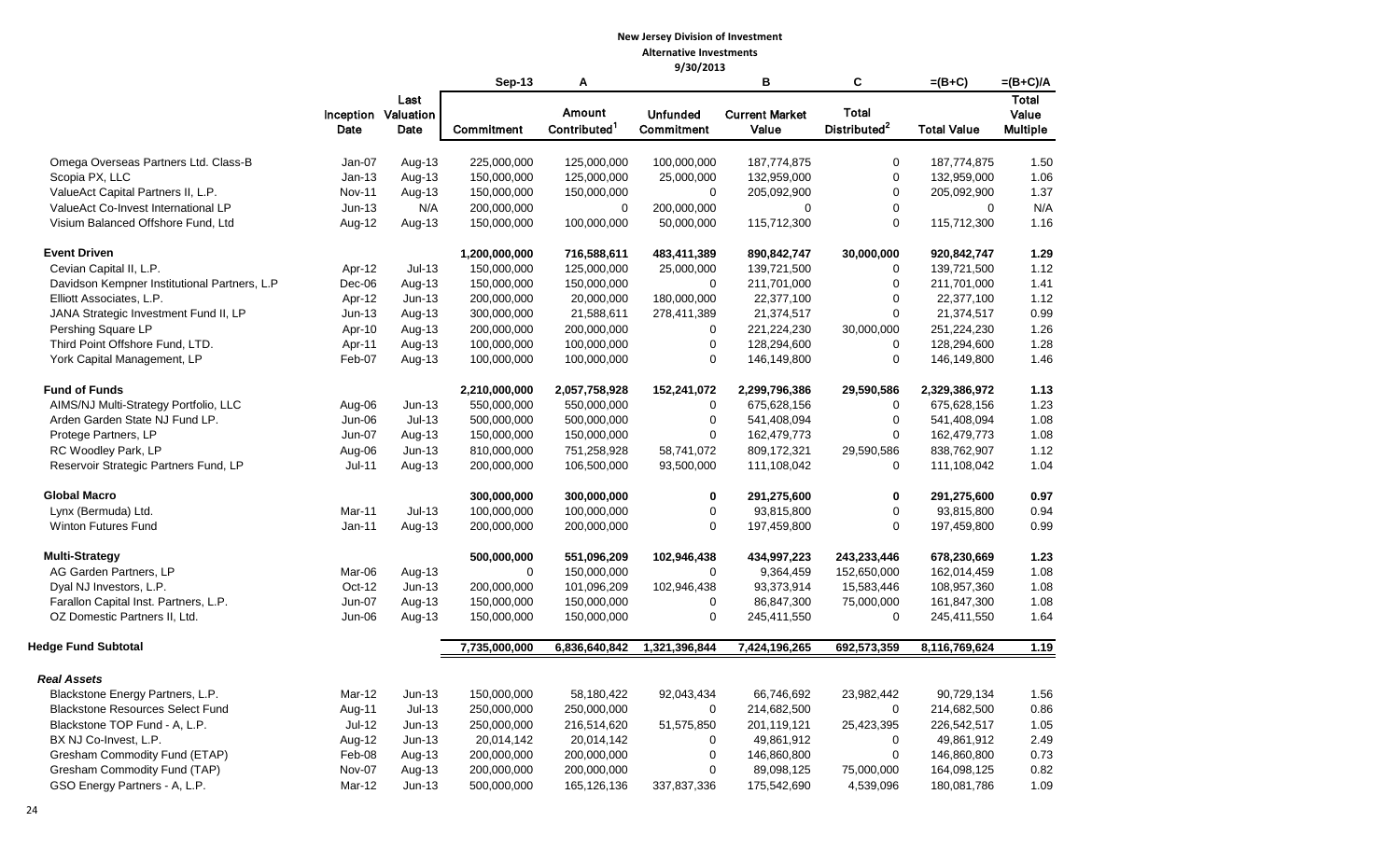|                                        | <b>New Jersey Division of Investment</b><br><b>Alternative Investments</b><br>9/30/2013 |                                  |                |                              |                               |                                |                                   |                    |                                          |  |  |
|----------------------------------------|-----------------------------------------------------------------------------------------|----------------------------------|----------------|------------------------------|-------------------------------|--------------------------------|-----------------------------------|--------------------|------------------------------------------|--|--|
|                                        |                                                                                         |                                  | $Sep-13$       | A                            |                               | в                              | C                                 | $=(B+C)$           | $=(B+C)/A$                               |  |  |
|                                        | <b>Inception</b><br>Date                                                                | Last<br><b>Valuation</b><br>Date | Commitment     | <b>Amount</b><br>Contributed | <b>Unfunded</b><br>Commitment | <b>Current Market</b><br>Value | Total<br>Distributed <sup>2</sup> | <b>Total Value</b> | <b>Total</b><br>Value<br><b>Multiple</b> |  |  |
|                                        |                                                                                         |                                  |                |                              |                               |                                |                                   |                    |                                          |  |  |
| OZNJ Real Asset Opportunities, LP      | Mar-13                                                                                  | N/A                              | 50,000,000     | $\Omega$                     | 50,000,000                    | $\Omega$                       | $\Omega$                          | 0                  | N/A                                      |  |  |
| RC Woodley Park, L.P.                  | May-11                                                                                  | Aug-13                           | 135,000,000    | 135,000,000                  | 0                             | 100,241,550                    | $\Omega$                          | 100,241,550        | 0.74                                     |  |  |
| <b>Schroders Commodity Portfolio</b>   | Jan-08                                                                                  | $Sep-13$                         | 500,000,000    | 450,000,000                  | 50,000,000                    | 316,166,250                    | 75,000,000                        | 391,166,250        | 0.87                                     |  |  |
| <b>Sheridan Production Partners I</b>  | Aug-07                                                                                  | Jun-13                           | 50,000,000     | 52,250,000                   | $\Omega$                      | 42,189,997                     | 35,125,000                        | 77,314,997         | 1.48                                     |  |  |
| Sheridan Production Partners II-B, L.P | Nov-10                                                                                  | $Jun-13$                         | 100,000,000    | 91,750,000                   | 8,250,000                     | 81,291,968                     | 3,500,000                         | 84,791,968         | 0.92                                     |  |  |
| Tenaska Power Fund II, L.P.            | Sep-08                                                                                  | $Jun-13$                         | 100,000,000    | 66,586,995                   | 37,608,438                    | 40,561,194                     | 23,313,856                        | 63,875,050         | 0.96                                     |  |  |
| Real Assets Subtotal                   |                                                                                         |                                  | 2,505,014,142  | ,905,422,315                 | 627,315,058                   | 1,524,362,798                  | 265,883,789                       | 1,790,246,587      | 0.94                                     |  |  |
| <b>Grand Total</b>                     |                                                                                         |                                  | 27,827,945,772 | 20,957,094,204               | 8,589,948,934                 | 18,127,058,964                 | 6,552,226,524                     | 24,679,285,488     | 1.18                                     |  |  |

1. Amount Contributed does not include adjustment for portion of total distributions that are recallable. Contributions does include return of unused funded capital. 2. Total Distributed includes recallable portion of proceeds.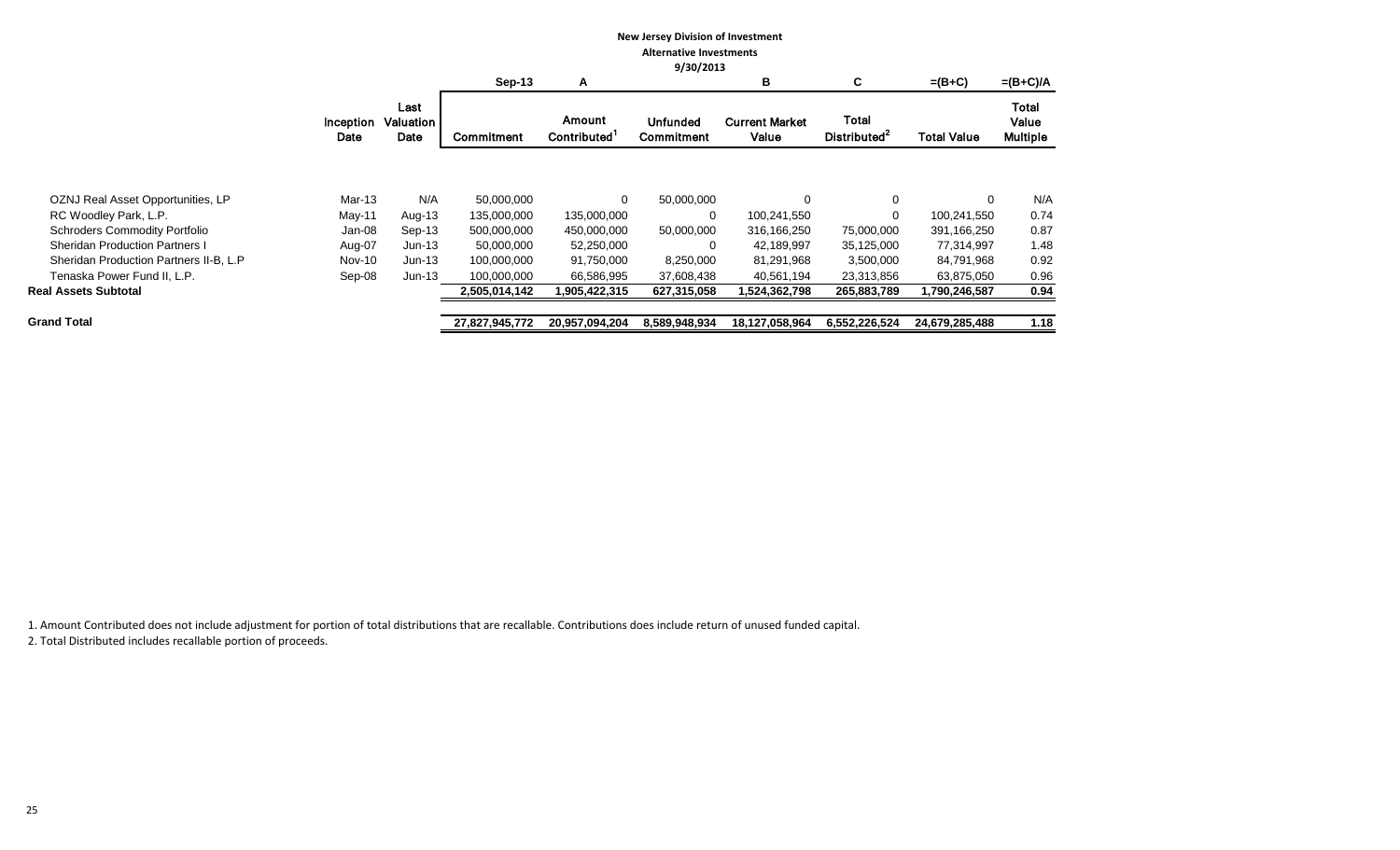#### **New Jersey Division of Investment Global Diversified Credit 9/30/13**

#### **Global Diversified Credit as of September 30, 2013**

Presents underlying fund level information including the Portfolio's original commitments, funded amounts to date, remaining commitments and the distributions to date.

|                                             |                   |                           | $Sep-13$      | A                                         |                               | в                              | C                                        | $=(B+C)$           | $=(B+C)/A$                        |
|---------------------------------------------|-------------------|---------------------------|---------------|-------------------------------------------|-------------------------------|--------------------------------|------------------------------------------|--------------------|-----------------------------------|
|                                             | Inception<br>Date | Last<br>Valuation<br>Date | Commitment    | <b>Amount</b><br>Contributed <sup>1</sup> | <b>Unfunded</b><br>Commitment | <b>Current Market</b><br>Value | <b>Total</b><br>Distributed <sup>2</sup> | <b>Total Value</b> | Total<br>Value<br><b>Multiple</b> |
|                                             |                   |                           | 400,000,000   | 400,000,000                               | 162,821,906                   | 49,378,435                     | 325,643,813                              | 375,022,247        | 0.94                              |
| <b>BlackRock Credit Investors</b>           | Oct-07            | Aug-13                    |               |                                           |                               |                                |                                          |                    |                                   |
| <b>BlackRock Credit Investors Co-Invest</b> | Oct-09            | Aug-13                    | 144,000,000   | 144,000,000                               | 120,798,550                   | 13,857,122                     | 242,255,599                              | 256,112,721        | 1.78                              |
| Cerberus NJ Credit Opportunities Fund, L.P. | Apr-12            | Aug-13                    | 300,000,000   | 250,621,891                               | 49,378,109                    | 241,103,714                    | 34,825,871                               | 275,929,585        | 1.10                              |
| Golden Tree Opportunities LP-Class D        | Sep-07            | Aug-13                    | 364,000,000   | 249,500,000                               | 114,500,000                   | 406,278,900                    | 4,676,086                                | 410,954,986        | 1.65                              |
| Knight/TPG NPL - C, L.P.                    | Mar-12            | $Jun-13$                  | 100,000,000   | 107,538,520                               | 5,635,182                     | 103.756.193                    | 13,173,702                               | 116,929,895        | 1.09                              |
| Och Ziff Capital                            | Apr-10            | $Jul-13$                  | 500,000,000   | 500,000,000                               | 0                             | 818,030,500                    | $\sim$                                   | 818,030,500        | 1.64                              |
| OZSC II, LP                                 | Mar-13            | $Jul-13$                  | 250,000,000   | 175,838,804                               | 74,161,196                    | 179,699,697                    |                                          | 179,699,697        | 1.02                              |
| TAC 2007, LP                                | Oct-07            | $Jun-13$                  | 128,530,670   | 104,755,112                               | 23,775,558                    | 946,782                        | 69.328.471                               | 70.275.253         | 0.67                              |
| TPG Specialty Lending, Inc.                 | May-11            | $Jun-13$                  | 200,000,000   | 72,734,383                                | 127,265,617                   | 77,539,349                     | 22,555,547                               | 100,094,896        | 1.38                              |
| Total                                       |                   |                           | 2,386,530,670 | 2,004,988,710                             | 678,336,119                   | 1,890,590,692                  | 712,459,088                              | 2,603,049,781      | 1.30                              |

1. Amount Contributed does not include adjustment for portion of total distributions that are recallable. Contributions does include return of unused funded capital.

2. Total distributed include recallable portion of proceeds.